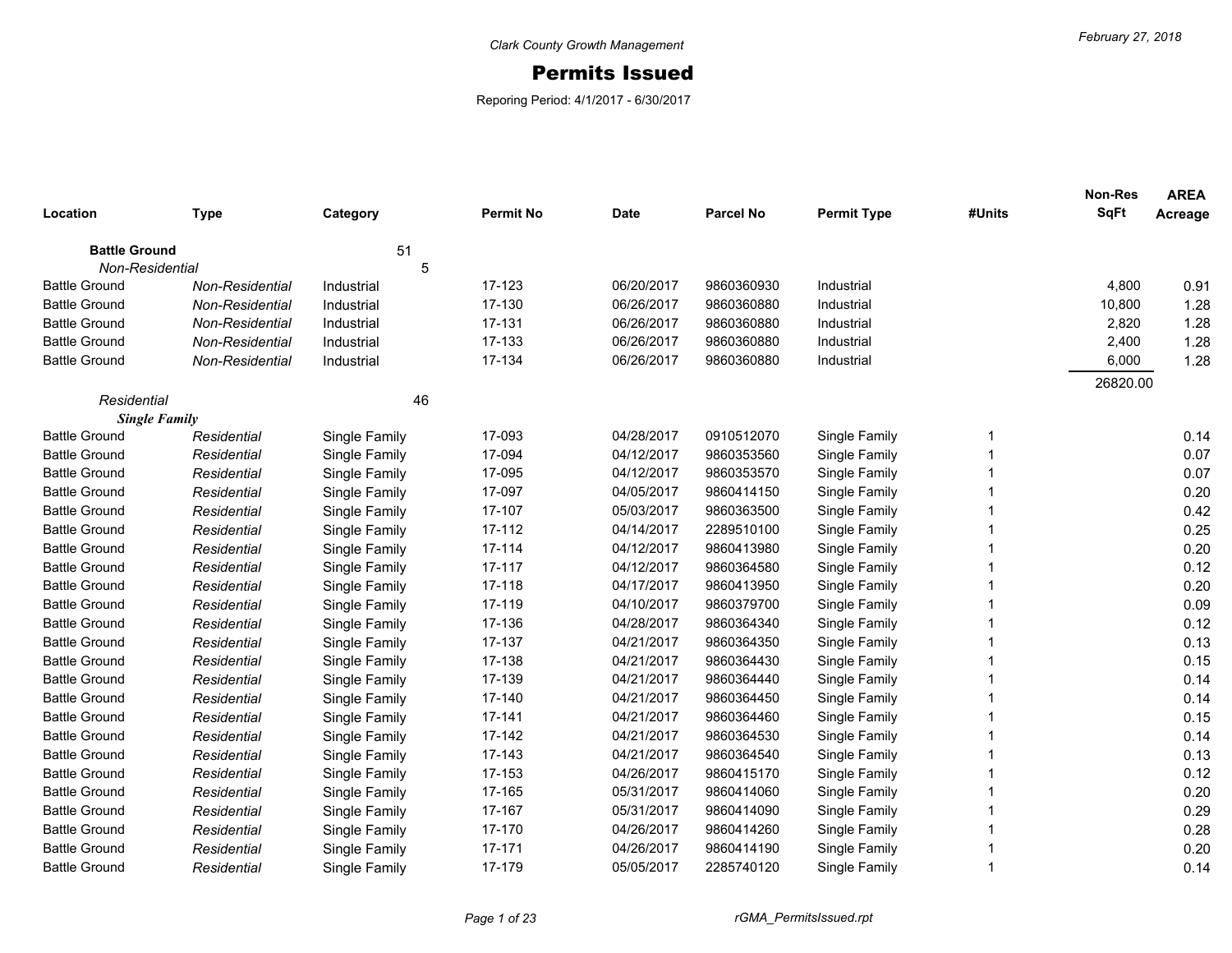| Location             | <b>Type</b> | Category      | <b>Permit No</b> | <b>Date</b> | <b>Parcel No</b> | <b>Permit Type</b> | #Units | <b>Non-Res</b><br>SqFt     | <b>AREA</b><br>Acreage |
|----------------------|-------------|---------------|------------------|-------------|------------------|--------------------|--------|----------------------------|------------------------|
| <b>Battle Ground</b> |             | 51            |                  |             |                  |                    |        |                            |                        |
| Residential          |             | 46            |                  |             |                  |                    |        |                            |                        |
| <b>Single Family</b> |             |               |                  |             |                  |                    |        |                            |                        |
| <b>Battle Ground</b> | Residential | Single Family | 17-180           | 05/05/2017  | 2285740140       | Single Family      |        |                            | 0.14                   |
| <b>Battle Ground</b> | Residential | Single Family | 17-181           | 05/17/2017  | 9860379650       | Single Family      |        |                            | 0.10                   |
| <b>Battle Ground</b> | Residential | Single Family | 17-182           | 05/17/2017  | 9860379640       | Single Family      |        |                            | 0.10                   |
| <b>Battle Ground</b> | Residential | Single Family | 17-184           | 05/22/2017  | 9860364300       | Single Family      |        |                            | 0.12                   |
| <b>Battle Ground</b> | Residential | Single Family | 17-185           | 05/22/2017  | 9860364310       | Single Family      |        |                            | 0.12                   |
| <b>Battle Ground</b> | Residential | Single Family | 17-186           | 05/22/2017  | 9860364400       | Single Family      |        |                            | 0.16                   |
| <b>Battle Ground</b> | Residential | Single Family | 17-187           | 05/26/2017  | 9860364320       | Single Family      |        |                            | 0.12                   |
| <b>Battle Ground</b> | Residential | Single Family | 17-188           | 05/26/2017  | 9860364490       | Single Family      |        |                            | 0.15                   |
| <b>Battle Ground</b> | Residential | Single Family | 17-189           | 05/22/2017  | 9860364330       | Single Family      |        |                            | 0.12                   |
| <b>Battle Ground</b> | Residential | Single Family | 17-191           | 05/26/2017  | 9860364410       | Single Family      |        |                            | 0.17                   |
| <b>Battle Ground</b> | Residential | Single Family | 17-192           | 05/22/2017  | 9860364480       | Single Family      |        |                            | 0.16                   |
| <b>Battle Ground</b> | Residential | Single Family | 17-197           | 05/22/2017  | 9860414360       | Single Family      |        |                            | 0.20                   |
| <b>Battle Ground</b> | Residential | Single Family | 17-198           | 05/08/2017  | 9860379610       | Single Family      |        |                            | 0.10                   |
| <b>Battle Ground</b> | Residential | Single Family | 17-204           | 05/22/2017  | 9860414230       | Single Family      |        |                            | 0.24                   |
| <b>Battle Ground</b> | Residential | Single Family | 17-205           | 05/22/2017  | 9860415050       | Single Family      |        |                            | 0.14                   |
| <b>Battle Ground</b> | Residential | Single Family | 17-206           | 05/22/2017  | 9860415140       | Single Family      |        |                            | 0.12                   |
| <b>Battle Ground</b> | Residential | Single Family | 17-225           | 06/08/2017  | 9860379590       | Single Family      |        |                            | 0.10                   |
| <b>Battle Ground</b> | Residential | Single Family | 17-230           | 06/02/2017  | 9860379710       | Single Family      |        |                            | 0.09                   |
| <b>Battle Ground</b> | Residential | Single Family | 17-231           | 05/25/2017  | 9860353480       | Single Family      |        |                            | 0.07                   |
| <b>Battle Ground</b> | Residential | Single Family | 17-232           | 05/25/2017  | 9860353490       | Single Family      |        |                            | 0.07                   |
| <b>Battle Ground</b> | Residential | Single Family | 17-262           | 06/14/2017  | 9860414320       | Single Family      |        |                            | 0.21                   |
| <b>Battle Ground</b> | Residential | Single Family | 17-271           | 06/19/2017  | 9860379740       | Single Family      |        |                            | 0.14                   |
|                      |             |               |                  |             |                  |                    | 46     | <b>Total Single Family</b> |                        |

Battle Ground Sub Total 16 100 46 26,820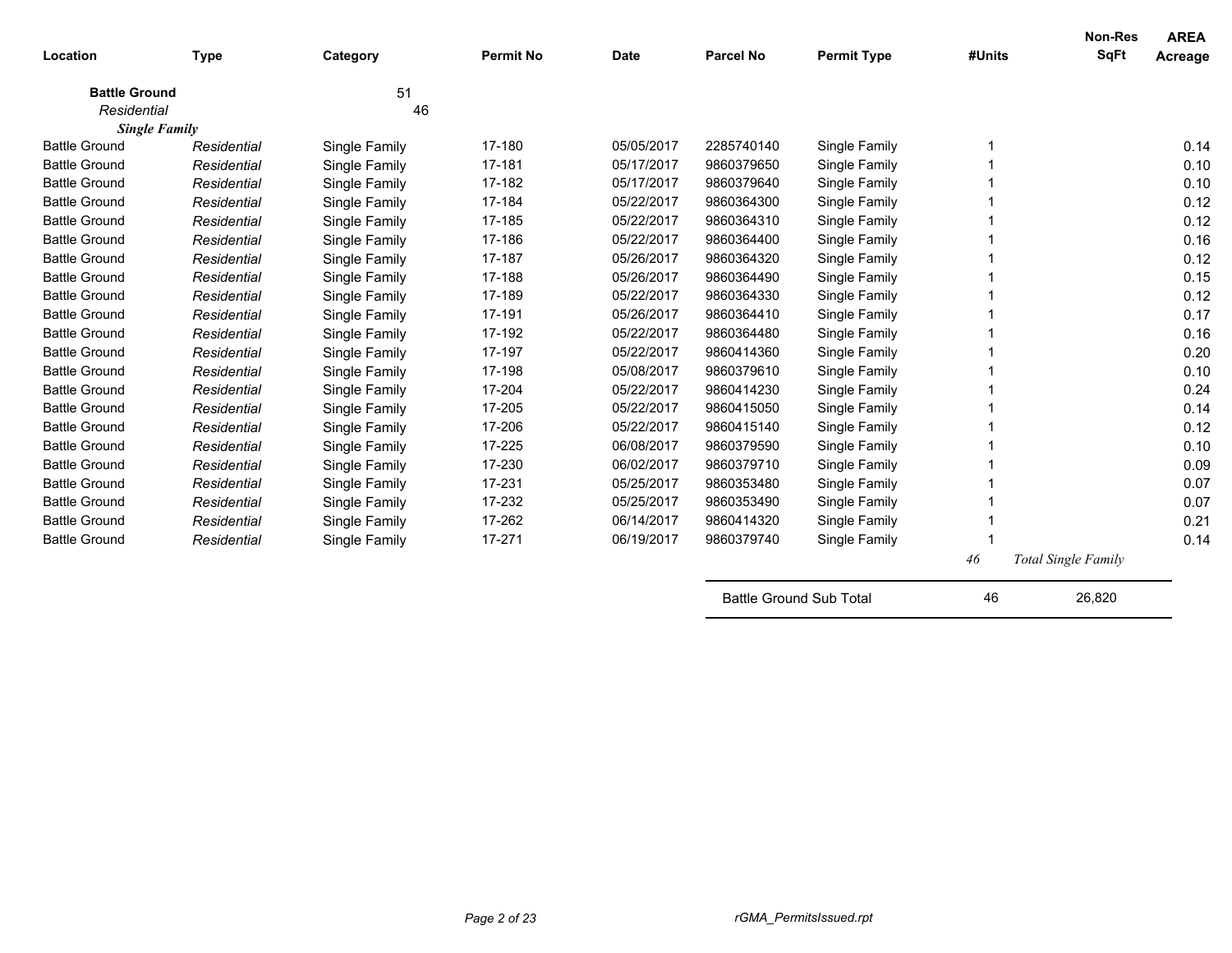| Location | <b>Type</b>            | Category      | <b>Permit No</b> | <b>Date</b> | <b>Parcel No</b> | <b>Permit Type</b> | #Units | <b>Non-Res</b><br><b>SqFt</b> | <b>AREA</b><br>Acreage |
|----------|------------------------|---------------|------------------|-------------|------------------|--------------------|--------|-------------------------------|------------------------|
| Camas    |                        | 45            |                  |             |                  |                    |        |                               |                        |
|          | Non-Residential        | 1             |                  |             |                  |                    |        |                               |                        |
| Camas    | <b>Non-Residential</b> | Institutional | 17-00353         | 05/26/2017  | 1757240000       | Institutional      |        | 73,500                        | 40.00                  |
|          |                        |               |                  |             |                  |                    |        | 73500.00                      |                        |
|          | Residential            | 44            |                  |             |                  |                    |        |                               |                        |
|          | <b>Single Family</b>   |               |                  |             |                  |                    |        |                               |                        |
| Camas    | Residential            | Single Family | 17-00206         | 04/03/2017  | 9860390810       | Single Family      | 1      |                               | 0.21                   |
| Camas    | Residential            | Single Family | 17-00207         | 04/03/2017  | 9860390790       | Single Family      |        |                               | 0.17                   |
| Camas    | Residential            | Single Family | 17-00213         | 04/06/2017  | 9860356370       | Single Family      |        |                               | 0.20                   |
| Camas    | Residential            | Single Family | 17-00214         | 04/06/2017  | 9860356380       | Single Family      |        |                               | 0.18                   |
| Camas    | Residential            | Single Family | 17-00217         | 04/07/2017  | 9860356700       | Single Family      |        |                               | 0.27                   |
| Camas    | Residential            | Single Family | 17-00218         | 04/07/2017  | 9860391140       | Single Family      |        |                               | 0.12                   |
| Camas    | Residential            | Single Family | 17-00221         | 04/10/2017  | 9860356680       | Single Family      |        |                               | 0.27                   |
| Camas    | Residential            | Single Family | 17-00227         | 04/12/2017  | 9860395320       | Single Family      |        |                               | 0.08                   |
| Camas    | Residential            | Single Family | 17-00228         | 04/12/2017  | 9860395310       | Single Family      |        |                               | 0.09                   |
| Camas    | Residential            | Single Family | 17-00229         | 04/12/2017  | 9860395300       | Single Family      |        |                               | 0.09                   |
| Camas    | Residential            | Single Family | 17-00231         | 04/13/2017  | 9860332950       | Single Family      |        |                               | 0.15                   |
| Camas    | Residential            | Single Family | 17-00233         | 04/13/2017  | 9860356390       | Single Family      |        |                               | 0.19                   |
| Camas    | Residential            | Single Family | 17-00242         | 04/20/2017  | 1271570000       | Single Family      |        |                               | 1.26                   |
| Camas    | Residential            | Single Family | 17-00245         | 04/24/2017  | 0851440140       | Single Family      |        |                               | 0.15                   |
| Camas    | Residential            | Single Family | 17-00246         | 05/11/2017  | 9860391080       | Single Family      |        |                               | 0.13                   |
| Camas    | Residential            | Single Family | 17-00247         | 04/24/2017  | 9860391280       | Single Family      |        |                               | 0.11                   |
| Camas    | Residential            | Single Family | 17-00248         | 04/24/2017  | 9860391220       | Single Family      |        |                               | 0.13                   |
| Camas    | Residential            | Single Family | 17-00249         | 04/24/2017  | 9860391200       | Single Family      |        |                               | 0.17                   |
| Camas    | Residential            | Single Family | 17-00253         | 04/24/2017  | 9860391130       | Single Family      |        |                               | 0.11                   |
| Camas    | Residential            | Single Family | 17-00276         | 04/28/2017  | 1781180290       | Single Family      |        |                               | 0.12                   |
| Camas    | Residential            | Single Family | 17-00280         | 05/02/2017  | 1781100420       | Single Family      |        |                               | 0.28                   |
| Camas    | Residential            | Single Family | 17-00281         | 05/02/2017  | 1781100400       | Single Family      |        |                               | 0.17                   |
| Camas    | Residential            | Single Family | 17-00295         | 05/08/2017  | 9860356460       | Single Family      |        |                               | 0.23                   |
| Camas    | Residential            | Single Family | 17-00296         | 05/09/2017  | 1781180230       | Single Family      |        |                               | 0.20                   |
| Camas    | Residential            | Single Family | 17-00297         | 05/09/2017  | 1781180240       | Single Family      |        |                               | 0.20                   |
| Camas    | Residential            | Single Family | 17-00302         | 05/10/2017  | 9860356600       | Single Family      |        |                               | 0.18                   |
| Camas    | Residential            | Single Family | 17-00313         | 05/16/2017  | 9860403870       | Single Family      |        |                               | 0.17                   |
| Camas    | Residential            | Single Family | 17-00318         | 05/16/2017  | 1781180010       | Single Family      | 1      |                               | 0.22                   |
| Camas    | Residential            | Single Family | 17-00343         | 05/24/2017  | 0922326820       | Single Family      |        |                               | 0.38                   |
| Camas    | Residential            | Single Family | 17-00345         | 06/12/2017  | 9860343830       | Single Family      |        |                               | 0.16                   |
| Camas    | Residential            | Single Family | 17-00347         | 05/25/2017  | 9860391130       | Single Family      |        |                               | 0.11                   |
| Camas    | Residential            | Single Family | 17-00355         | 05/26/2017  | 9860351730       | Single Family      |        |                               | 0.21                   |
| Camas    | Residential            | Single Family | 17-00361         | 05/30/2017  | 1256621480       | Single Family      |        |                               | 0.30                   |
| Camas    | Residential            | Single Family | 17-00362         | 05/31/2017  | 9860390750       | Single Family      |        |                               | 0.16                   |
| Camas    | Residential            | Single Family | 17-00363         | 05/31/2017  | 9860390710       | Single Family      |        |                               | 0.19                   |
| Camas    | Residential            | Single Family | 17-00366         | 05/31/2017  | 9860402890       | Single Family      |        |                               | 0.05                   |
| Camas    | Residential            | Single Family | 17-00367         | 05/31/2017  | 9860402880       | Single Family      | 1      |                               | 0.06                   |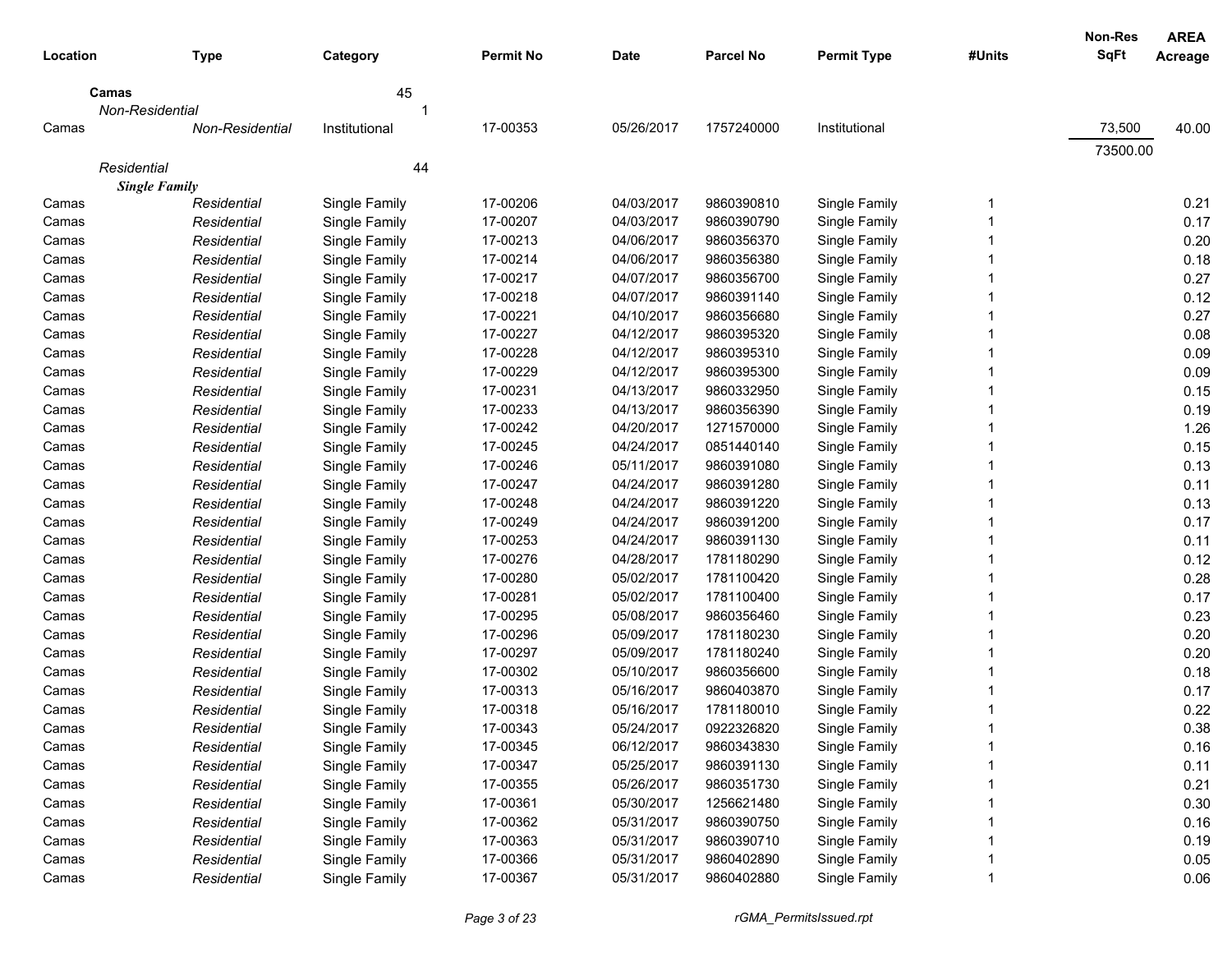| Location                                                | <b>Type</b> | Category      | <b>Permit No</b> | Date       | <b>Parcel No</b>    | <b>Permit Type</b> | #Units | Non-Res<br><b>SqFt</b> | <b>AREA</b><br>Acreage |
|---------------------------------------------------------|-------------|---------------|------------------|------------|---------------------|--------------------|--------|------------------------|------------------------|
| Camas                                                   |             | 45            |                  |            |                     |                    |        |                        |                        |
| Residential                                             |             | 44            |                  |            |                     |                    |        |                        |                        |
| <b>Single Family</b>                                    |             |               |                  |            |                     |                    |        |                        |                        |
| Camas                                                   | Residential | Single Family | 17-00368         | 05/31/2017 | 9860402900          | Single Family      |        |                        | 0.05                   |
| Camas                                                   | Residential | Single Family | 17-00369         | 05/31/2017 | 9860402910          | Single Family      |        |                        | 0.06                   |
| Camas                                                   | Residential | Single Family | 17-00381         | 06/05/2017 | 0857810000          | Single Family      |        |                        | 0.20                   |
| Camas                                                   | Residential | Single Family | 17-00404         | 06/08/2017 | 1781180250          | Single Family      |        |                        | 0.16                   |
| Camas                                                   | Residential | Single Family | 17-00414         | 06/12/2017 | 9860390340          | Single Family      |        |                        | 0.21                   |
| Camas                                                   | Residential | Single Family | 17-00415         | 06/12/2017 | 9860356340          | Single Family      |        |                        | 0.26                   |
| Camas                                                   | Residential | Single Family | 17-00435         | 06/21/2017 | 9860356360          | Single Family      |        |                        | 0.21                   |
|                                                         |             |               |                  |            |                     |                    | 44     | Total Single Family    |                        |
|                                                         |             |               |                  |            | Camas Sub Total     |                    | 44     | 73,500                 |                        |
| <b>Camas UGA</b><br>Residential<br><b>Single Family</b> |             |               |                  |            |                     |                    |        |                        |                        |
| Camas UGA                                               | Residential | Single Family | SFR2016-01099    | 04/13/2017 | 1774800230          | Single Family      |        | Total Single Family    | 4.74                   |
|                                                         |             |               |                  |            | Camas UGA Sub Total |                    |        | 0                      |                        |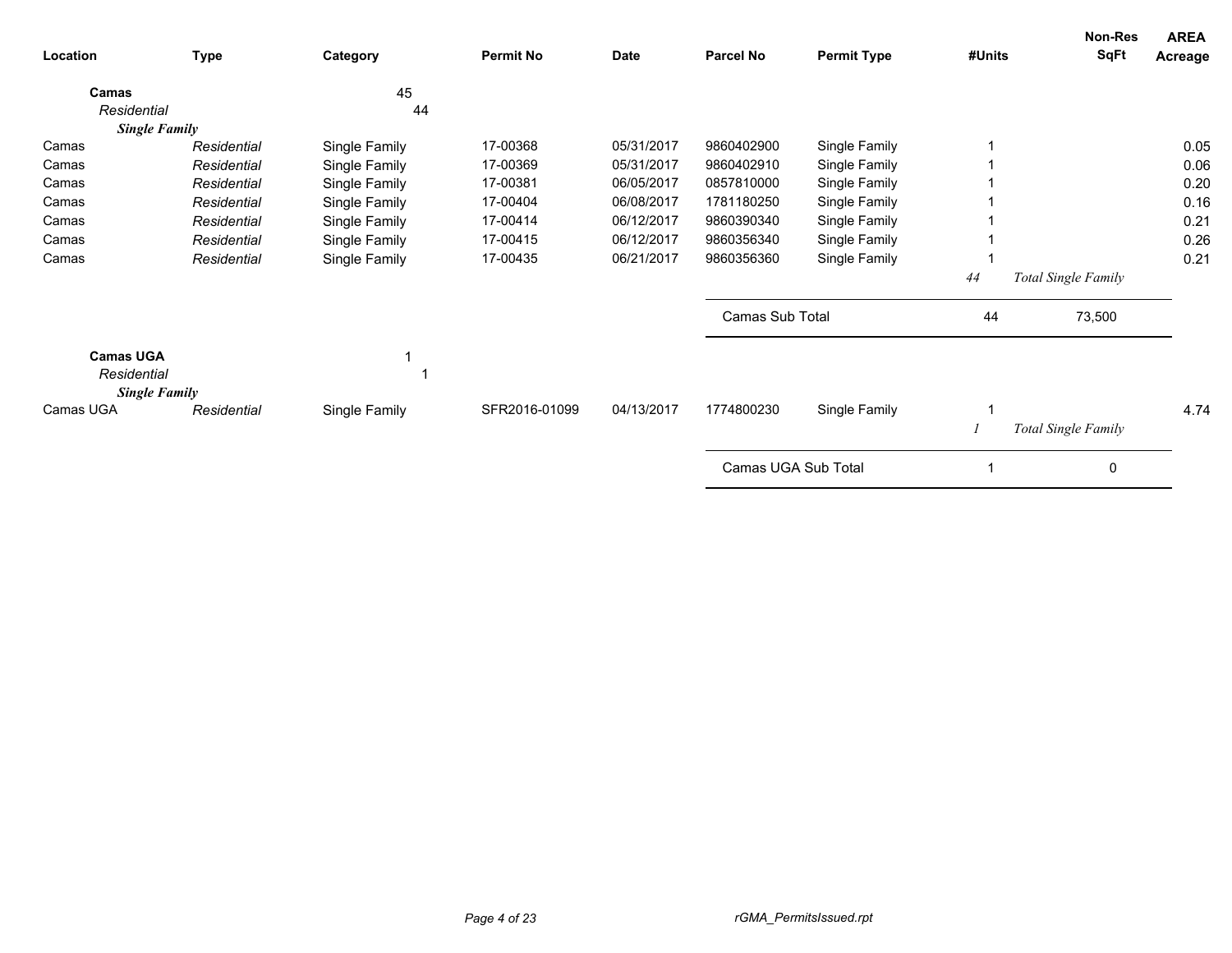| Location         | <b>Type</b>          | Category      | <b>Permit No</b> | Date       | <b>Parcel No</b>    | <b>Permit Type</b> | #Units | <b>Non-Res</b><br><b>SqFt</b> | <b>AREA</b><br>Acreage |
|------------------|----------------------|---------------|------------------|------------|---------------------|--------------------|--------|-------------------------------|------------------------|
| <b>La Center</b> |                      | 6             |                  |            |                     |                    |        |                               |                        |
| Residential      |                      | 6             |                  |            |                     |                    |        |                               |                        |
|                  | <b>Single Family</b> |               |                  |            |                     |                    |        |                               |                        |
| La Center        | Residential          | Single Family | RN17-0003        | 04/07/2017 | 9860402610          | Single Family      |        |                               | 0.19                   |
| La Center        | Residential          | Single Family | RN17-0004        | 04/07/2017 | 9860402620          | Single Family      |        |                               | 0.18                   |
| La Center        | Residential          | Single Family | RN17-0005        | 04/16/2017 | 9860402600          | Single Family      |        |                               | 0.20                   |
| La Center        | Residential          | Single Family | RN17-0006        | 04/16/2017 | 0637500000          | Single Family      |        |                               | 0.24                   |
| La Center        | Residential          | Single Family | RN17-0007        | 05/30/2017 | 9860402560          | Single Family      |        |                               | 0.18                   |
| La Center        | Residential          | Single Family | RN17-0008        | 06/08/2017 | 2112480000          | Single Family      |        |                               | 5.10                   |
|                  |                      |               |                  |            |                     |                    | 6      | <b>Total Single Family</b>    |                        |
|                  |                      |               |                  |            | La Center Sub Total |                    | 6      | 0                             |                        |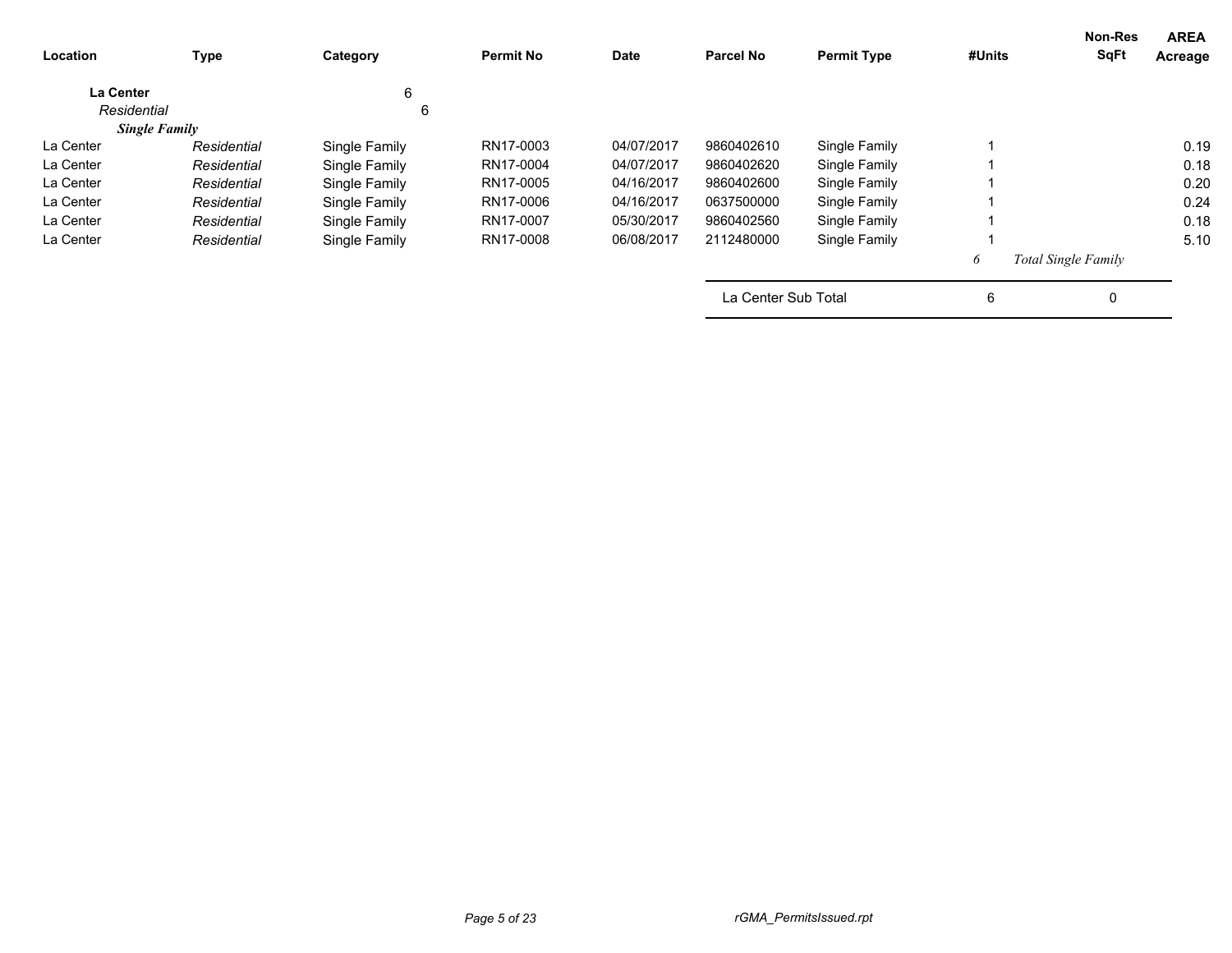| Location    | <b>Type</b>          | Category      | <b>Permit No</b> | Date       | <b>Parcel No</b> | <b>Permit Type</b> | #Units              | <b>Non-Res</b><br><b>SqFt</b> | <b>AREA</b><br>Acreage |
|-------------|----------------------|---------------|------------------|------------|------------------|--------------------|---------------------|-------------------------------|------------------------|
| Ridgefield  |                      | 32            |                  |            |                  |                    |                     |                               |                        |
| Residential |                      | 32            |                  |            |                  |                    |                     |                               |                        |
|             | <b>Single Family</b> |               |                  |            |                  |                    |                     |                               |                        |
| Ridgefield  | Residential          | Single Family | BLD-17-0023      | 04/05/2017 | 9860413690       | Single Family      | 1<br>$\overline{1}$ |                               | 0.15                   |
| Ridgefield  | Residential          | Single Family | BLD-17-0027      | 04/05/2017 | 9860413700       | Single Family      | 1                   |                               | 0.14                   |
| Ridgefield  | Residential          | Single Family | BLD-17-0039      | 04/21/2017 | 9860404740       | Single Family      |                     |                               | 0.13                   |
| Ridgefield  | Residential          | Single Family | BLD-17-0041      | 04/05/2017 | 9860413720       | Single Family      | 1                   |                               | 0.15                   |
| Ridgefield  | Residential          | Single Family | BLD-17-0042      | 04/21/2017 | 9860413860       | Single Family      | 1                   |                               | 0.15                   |
| Ridgefield  | Residential          | Single Family | BLD-17-0043      | 04/14/2017 | 9860413710       | Single Family      | 1                   |                               | 0.16                   |
| Ridgefield  | Residential          | Single Family | BLD-17-0044      | 04/21/2017 | 9860413870       | Single Family      |                     |                               | 0.15                   |
| Ridgefield  | Residential          | Single Family | BLD-17-0045      | 04/04/2017 | 0673691600       | Single Family      |                     |                               | 0.23                   |
| Ridgefield  | Residential          | Single Family | BLD-17-0046      | 04/21/2017 | 9860413740       | Single Family      |                     |                               | 0.15                   |
| Ridgefield  | Residential          | Single Family | BLD-17-0047      | 04/21/2017 | 9860413850       | Single Family      | 1                   |                               | 0.15                   |
| Ridgefield  | Residential          | Single Family | BLD-17-0048      | 04/21/2017 | 9860413730       | Single Family      | 1                   |                               | 0.15                   |
| Ridgefield  | Residential          | Single Family | BLD-17-0049      | 04/21/2017 | 9860413840       | Single Family      |                     |                               | 0.15                   |
| Ridgefield  | Residential          | Single Family | BLD-17-0050      | 04/14/2017 | 9860386090       | Single Family      |                     |                               | 0.19                   |
| Ridgefield  | Residential          | Single Family | BLD-17-0051      | 04/14/2017 | 9860386060       | Single Family      |                     |                               | 0.19                   |
| Ridgefield  | Residential          | Single Family | BLD-17-0052      | 04/24/2017 | 9860375660       | Single Family      |                     |                               | 0.14                   |
| Ridgefield  | Residential          | Single Family | BLD-17-0053      | 05/10/2017 | 2193800520       | Single Family      |                     |                               | 0.14                   |
| Ridgefield  | Residential          | Single Family | BLD-17-0054      | 05/12/2017 | 9860413760       | Single Family      |                     |                               | 0.17                   |
| Ridgefield  | Residential          | Single Family | BLD-17-0055      | 05/12/2017 | 9860413750       | Single Family      | 1                   |                               | 0.15                   |
| Ridgefield  | Residential          | Single Family | BLD-17-0056      | 05/12/2017 | 9860413830       | Single Family      | 1                   |                               | 0.15                   |
| Ridgefield  | Residential          | Single Family | BLD-17-0057      | 05/19/2017 | 9860413790       | Single Family      |                     |                               | 0.15                   |
| Ridgefield  | Residential          | Single Family | BLD-17-0058      | 05/12/2017 | 9860413770       | Single Family      | 1                   |                               | 0.17                   |
| Ridgefield  | Residential          | Single Family | BLD-17-0059      | 06/07/2017 | 9860413780       | Single Family      |                     |                               | 0.16                   |
| Ridgefield  | Residential          | Single Family | BLD-17-0060      | 05/12/2017 | 9860413880       | Single Family      |                     |                               | 0.14                   |
| Ridgefield  | Residential          | Single Family | BLD-17-0061      | 05/19/2017 | 0673691140       | Single Family      |                     |                               | 0.18                   |
| Ridgefield  | Residential          | Single Family | BLD-17-0062      | 05/23/2017 | 9860385980       | Single Family      | 1                   |                               | 0.17                   |
| Ridgefield  | Residential          | Single Family | BLD-17-0063      | 05/23/2017 | 9860385990       | Single Family      | 1                   |                               | 0.18                   |
| Ridgefield  | Residential          | Single Family | BLD-17-0064      | 05/26/2017 | 9860386250       | Single Family      | 1                   |                               | 0.21                   |
| Ridgefield  | Residential          | Single Family | BLD-17-0065      | 06/05/2017 | 0683181800       | Single Family      |                     |                               | 0.24                   |
| Ridgefield  | Residential          | Single Family | BLD-17-0066      | 06/12/2017 | 0683182540       | Single Family      |                     |                               | 0.22                   |
| Ridgefield  | Residential          | Single Family | BLD-17-0067      | 06/12/2017 | 9860375650       | Single Family      |                     |                               | 0.14                   |
| Ridgefield  | Residential          | Single Family | BLD-17-0068      | 06/27/2017 | 0683182520       | Single Family      |                     |                               | 0.45                   |
| Ridgefield  | Residential          | Single Family | BLD-17-0074      | 06/23/2017 | 2134920000       | Single Family      |                     |                               | 1.72                   |
|             |                      |               |                  |            |                  |                    | 32                  | Total Single Family           |                        |

Ridgefield Sub Total 32 0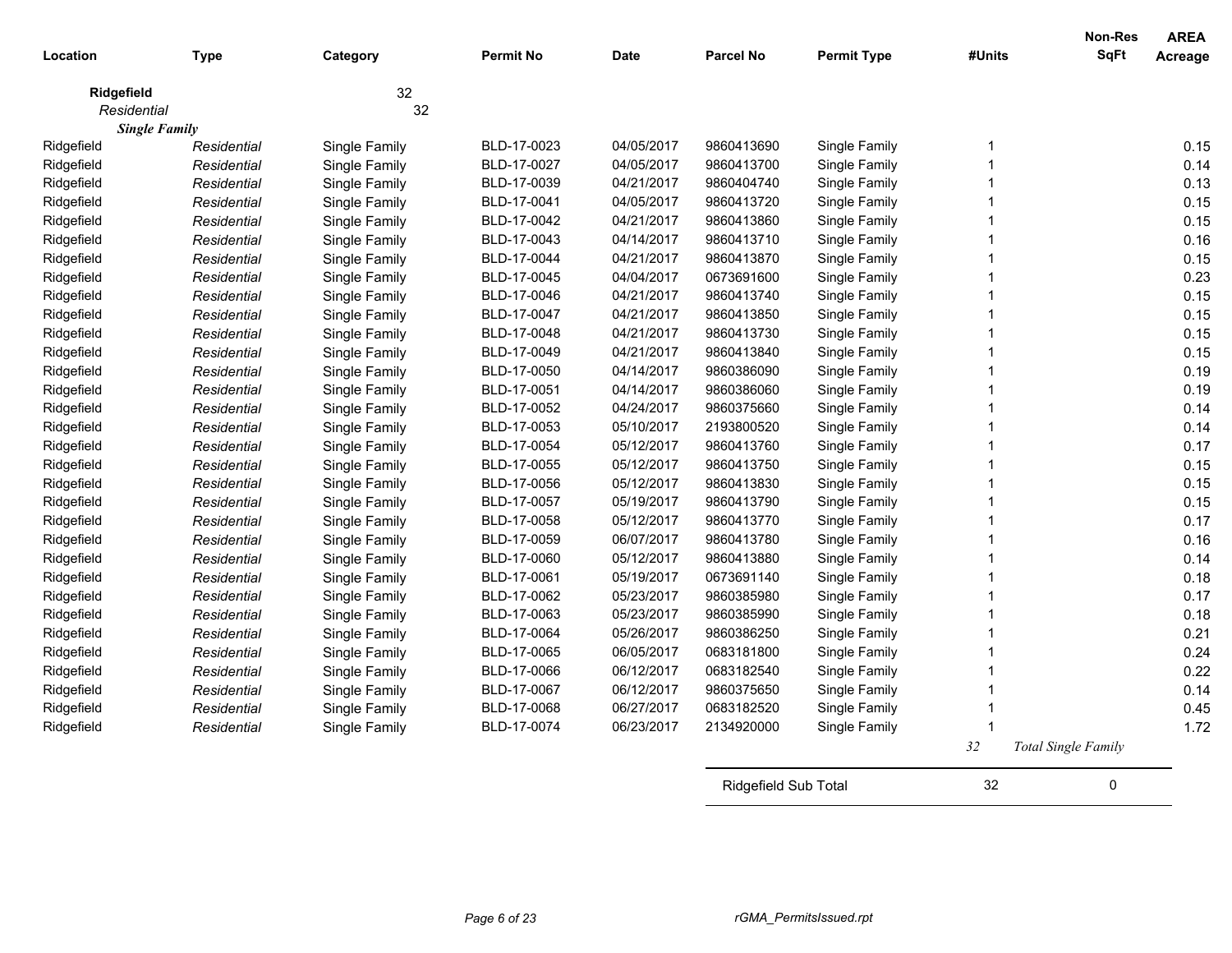|           |                      |                         |                  |             |                  |                         |                  | Non-Res            | <b>AREA</b> |
|-----------|----------------------|-------------------------|------------------|-------------|------------------|-------------------------|------------------|--------------------|-------------|
| Location  | <b>Type</b>          | Category                | <b>Permit No</b> | <b>Date</b> | <b>Parcel No</b> | <b>Permit Type</b>      | #Units           | <b>SqFt</b>        | Acreage     |
|           | <b>Vancouver</b>     | 64                      |                  |             |                  |                         |                  |                    |             |
|           | Non-Residential      | 13                      |                  |             |                  |                         |                  |                    |             |
| Vancouver | Non-Residential      | <b>Other Commercial</b> | CMI-207820       | 05/01/2017  | 1640570000       | <b>Other Commercial</b> |                  | 8,064              | 0.86        |
| Vancouver | Non-Residential      | <b>Other Commercial</b> | CMI-207821       | 05/01/2017  | 1640570000       | <b>Other Commercial</b> |                  | 8,064              | 0.86        |
| Vancouver | Non-Residential      | <b>Other Commercial</b> | CMI-207822       | 05/01/2017  | 1640570000       | <b>Other Commercial</b> |                  | 8,064              | 0.86        |
| Vancouver | Non-Residential      | <b>Other Commercial</b> | CMI-207830       | 05/01/2017  | 1640570000       | <b>Other Commercial</b> |                  | 8,064              | 0.86        |
| Vancouver | Non-Residential      | <b>Other Commercial</b> | CMI-210111       | 05/18/2017  | 0004180000       | <b>Other Commercial</b> |                  | 8,432              | 1.06        |
| Vancouver | Non-Residential      | <b>Other Commercial</b> | CMI-211304       | 05/19/2017  | 0506600000       | <b>Other Commercial</b> |                  | 15,578             | 0.02        |
| Vancouver | Non-Residential      | <b>Other Commercial</b> | CMI-212013       | 04/28/2017  | 0337900000       | <b>Other Commercial</b> |                  | 56,000             | 4.88        |
| Vancouver | Non-Residential      | <b>Other Commercial</b> | CMI-214523       | 04/19/2017  | 1076900000       | <b>Other Commercial</b> |                  | 9,190              | 5.80        |
| Vancouver | Non-Residential      | <b>Other Commercial</b> | CMI-217892       | 06/19/2017  | 1152840050       | <b>Other Commercial</b> |                  | 3,216              | 0.32        |
| Vancouver | Non-Residential      | <b>Other Commercial</b> | CMI-217893       | 06/19/2017  | 1152840060       | <b>Other Commercial</b> |                  | 3,216              | 0.32        |
| Vancouver | Non-Residential      | <b>Other Commercial</b> | CMI-218104       | 05/30/2017  | 1151000300       | <b>Other Commercial</b> |                  | 10,400             | 0.80        |
| Vancouver | Non-Residential      | <b>Other Commercial</b> | CMI-219162       | 06/28/2017  | 1088570060       | <b>Other Commercial</b> |                  | 3,008              | 0.76        |
| Vancouver | Non-Residential      | <b>Other Commercial</b> | CMI-221604       | 05/30/2017  | 9860385940       | <b>Other Commercial</b> |                  | 359                | 5.34        |
|           |                      |                         |                  |             |                  |                         |                  | 141655.00          |             |
|           | Residential          | 51                      |                  |             |                  |                         |                  |                    |             |
|           | <b>Multi-Family</b>  |                         |                  |             |                  |                         |                  |                    |             |
| Vancouver | Residential          | Duplex                  | RES-210518       | 06/22/2017  | 1098220050       | Duplex                  | -1               |                    | 0.21        |
| Vancouver | Residential          | Duplex                  | RES-213520       | 04/12/2017  | 9860384620       | Duplex                  |                  |                    | 0.07        |
| Vancouver | Residential          | Duplex                  | RES-213530       | 04/12/2017  | 0620900000       | Duplex                  |                  |                    | 0.08        |
| Vancouver | Residential          | Multi-Family            | CMI-208266       | 05/04/2017  | 9860385940       | Multi-Family            | $\overline{2}$   |                    | 5.34        |
| Vancouver | Residential          | Multi-Family            | CMI-210615       | 05/23/2017  | 9860339700       | Multi-Family            | 206              |                    | 6.26        |
| Vancouver | Residential          | Multi-Family            | CMI-213476       | 04/03/2017  | 0294730720       | Multi-Family            | 9                |                    | 0.68        |
| Vancouver | Residential          | Multi-Family            | CMI-213477       | 04/03/2017  | 0294730720       | Multi-Family            | $\overline{2}$   |                    | 0.68        |
| Vancouver | Residential          | Multi-Family            | CMI-213478       | 04/03/2017  | 0294730720       | Multi-Family            | 9                |                    | 0.68        |
| Vancouver | Residential          | Multi-Family            | CMI-213838       | 05/04/2017  | 9860385930       | Multi-Family            | $\boldsymbol{2}$ |                    | 2.74        |
| Vancouver | Residential          | Multi-Family            | CMI-213869       | 05/04/2017  | 9860385930       | Multi-Family            | $\overline{2}$   |                    | 2.74        |
| Vancouver | Residential          | Multi-Family            | CMI-213872       | 05/04/2017  | 9860385930       | Multi-Family            | $\overline{2}$   |                    | 2.74        |
| Vancouver | Residential          | Multi-Family            | CMI-214273       | 04/25/2017  | 9860385940       | Multi-Family            | 24               |                    | 5.34        |
| Vancouver | Residential          | Multi-Family            | CMI-214307       | 04/17/2017  | 9860385940       | Multi-Family            | 24               |                    | 5.34        |
| Vancouver | Residential          | Multi-Family            | CMI-214308       | 04/17/2017  | 9860385940       | Multi-Family            | 24               |                    | 5.34        |
|           |                      |                         |                  |             |                  |                         | 309              | Total Multi-Family |             |
|           | <b>Single Family</b> |                         |                  |             |                  |                         |                  |                    |             |
| Vancouver | Residential          | Mobile Home             | RES-222046       | 06/02/2017  | 6032460000       | Mobile Home             |                  |                    | 0.00        |
| Vancouver | Residential          | Single Family           | NHC-2017-00603   | 04/06/2017  | 9860365970       | Single Family           |                  |                    | 0.07        |
| Vancouver | Residential          | Single Family           | NHC-2017-00614   | 06/14/2017  | 9860365960       | Single Family           |                  |                    | 0.07        |
| Vancouver | Residential          | Single Family           | NHC-2017-01206   | 04/13/2017  | 9860366200       | Single Family           |                  |                    | 0.09        |
| Vancouver | Residential          | Single Family           | NHC-2017-01210   | 04/13/2017  | 9860366240       | Single Family           |                  |                    | 0.09        |
| Vancouver | Residential          | Single Family           | NHC-2017-01212   | 04/25/2017  | 9860365940       | Single Family           |                  |                    | 0.07        |
| Vancouver | Residential          | Single Family           | NHC-2017-01225   | 04/28/2017  | 9860366330       | Single Family           |                  |                    | 0.09        |
| Vancouver | Residential          | Single Family           | NHC-2017-01472   | 05/26/2017  | 9860366220       | Single Family           |                  |                    | 0.06        |
| Vancouver | Residential          | Single Family           | NHC-2017-01852   | 06/02/2017  | 9860366270       | Single Family           |                  |                    | 0.07        |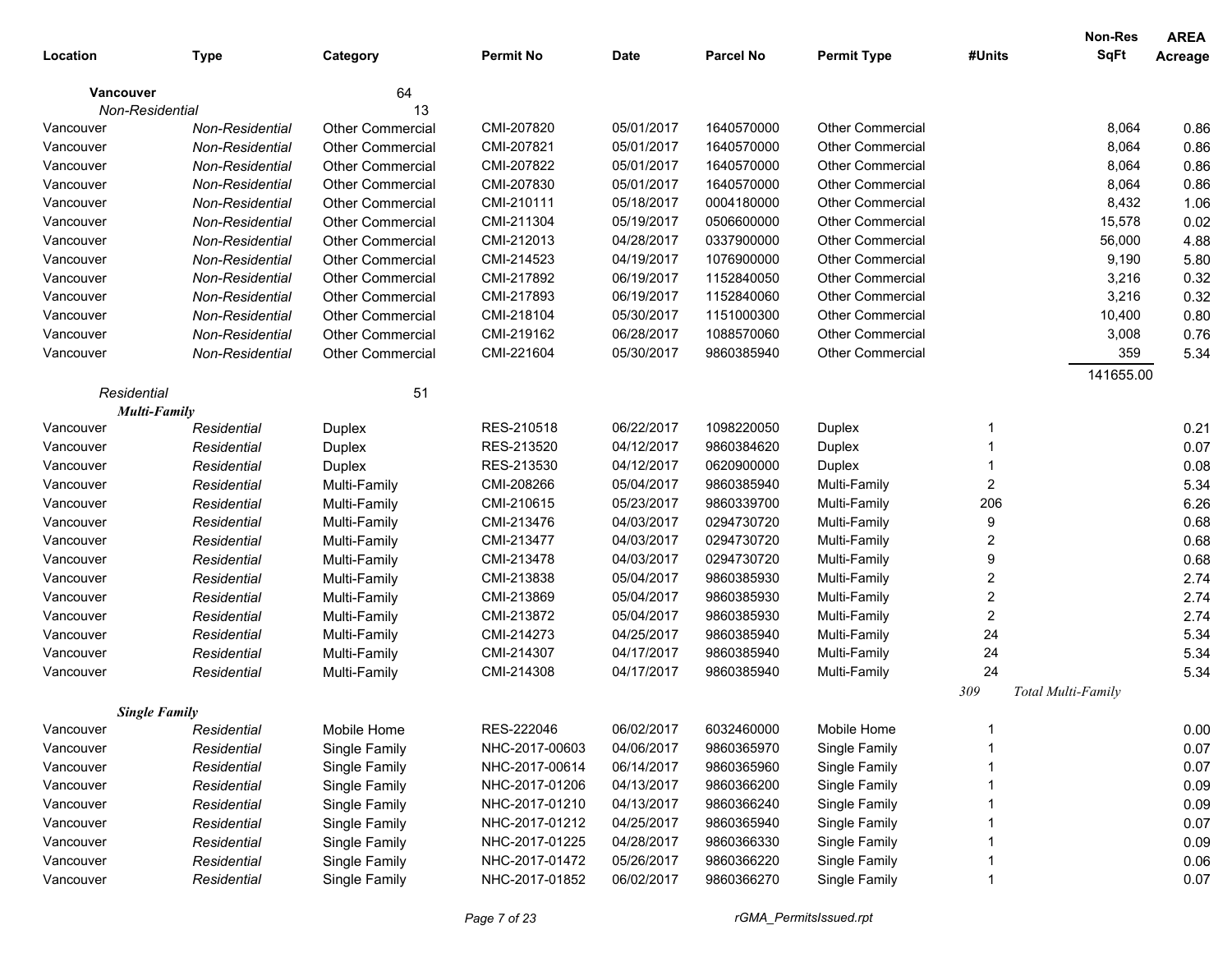|                      |                 |               |                  |             |                     |                    |        | Non-Res                    | <b>AREA</b> |
|----------------------|-----------------|---------------|------------------|-------------|---------------------|--------------------|--------|----------------------------|-------------|
| Location             | <b>Type</b>     | Category      | <b>Permit No</b> | <b>Date</b> | <b>Parcel No</b>    | <b>Permit Type</b> | #Units | <b>SqFt</b>                | Acreage     |
| <b>Vancouver</b>     |                 | 64            |                  |             |                     |                    |        |                            |             |
| Residential          |                 | 51            |                  |             |                     |                    |        |                            |             |
| <b>Single Family</b> |                 |               |                  |             |                     |                    |        |                            |             |
| Vancouver            | Residential     | Single Family | NHC-2017-01853   | 06/02/2017  | 9860366280          | Single Family      | 1      |                            | 0.07        |
| Vancouver            | Residential     | Single Family | NHC-2017-01860   | 06/14/2017  | 9860366290          | Single Family      |        |                            | 0.07        |
| Vancouver            | Residential     | Single Family | NHC-2017-01922   | 06/14/2017  | 9860366300          | Single Family      |        |                            | 0.07        |
| Vancouver            | Residential     | Single Family | RES-210288       | 06/16/2017  | 1637631020          | Single Family      |        |                            | 0.04        |
| Vancouver            | Residential     | Single Family | RES-211681       | 05/26/2017  | 0432800000          | Single Family      |        |                            | 0.10        |
| Vancouver            | Residential     | Single Family | RES-212495       | 04/06/2017  | 9860398450          | Single Family      |        |                            | 0.14        |
| Vancouver            | Residential     | Single Family | RES-213209       | 04/06/2017  | 9860398410          | Single Family      |        |                            | 0.15        |
| Vancouver            | Residential     | Single Family | RES-216601       | 04/11/2017  | 9860340850          | Single Family      |        |                            | 0.20        |
| Vancouver            | Residential     | Single Family | RES-216690       | 04/18/2017  | 0003570000          | Single Family      |        |                            | 0.28        |
| Vancouver            | Residential     | Single Family | RES-217580       | 04/14/2017  | 1147820840          | Single Family      |        |                            | 0.46        |
| Vancouver            | Residential     | Single Family | RES-218020       | 05/24/2017  | 9860395200          | Single Family      |        |                            | 0.20        |
| Vancouver            | Residential     | Single Family | RES-218528       | 05/23/2017  | 9860292620          | Single Family      |        |                            | 0.10        |
| Vancouver            | Residential     | Single Family | RES-218534       | 05/23/2017  | 9860292630          | Single Family      |        |                            | 0.05        |
| Vancouver            | Residential     | Single Family | RES-218535       | 05/23/2017  | 9860292640          | Single Family      |        |                            | 0.06        |
| Vancouver            | Residential     | Single Family | RES-218742       | 04/13/2017  | 9860398500          | Single Family      |        |                            | 0.14        |
| Vancouver            | Residential     | Single Family | RES-219074       | 04/14/2017  | 9860399700          | Single Family      |        |                            | 0.12        |
| Vancouver            | Residential     | Single Family | RES-219164       | 04/13/2017  | 9860398440          | Single Family      |        |                            | 0.14        |
| Vancouver            | Residential     | Single Family | RES-219321       | 05/16/2017  | 1225750020          | Single Family      |        |                            | 0.21        |
| Vancouver            | Residential     | Single Family | RES-220171       | 05/09/2017  | 9860398360          | Single Family      |        |                            | 0.14        |
| Vancouver            | Residential     | Single Family | RES-220283       | 06/02/2017  | 0379123620          | Single Family      |        |                            | 0.25        |
| Vancouver            | Residential     | Single Family | RES-220369       | 05/25/2017  | 1640220000          | Single Family      |        |                            | 0.17        |
| Vancouver            | Residential     | Single Family | RES-220999       | 06/19/2017  | 1774700000          | Single Family      |        |                            | 3.00        |
| Vancouver            | Residential     | Single Family | RES-222023       | 06/21/2017  | 0447550000          | Single Family      |        |                            | 0.11        |
| Vancouver            | Residential     | Single Family | RES-222060       | 06/21/2017  | 9860353740          | Single Family      |        |                            | 0.09        |
| Vancouver            | Residential     | Single Family | RES-222665       | 06/06/2017  | 1105590040          | Single Family      |        |                            | 0.16        |
| Vancouver            | Residential     | Single Family | SFR2016-01441    | 04/05/2017  | 1573140000          | Single Family      |        |                            | 0.22        |
| Vancouver            | Residential     | Single Family | SFR2016-01442    | 04/18/2017  | 1573140050          | Single Family      |        |                            | 0.22        |
| Vancouver            | Residential     | Single Family | SFR2017-00016    | 04/05/2017  | 1573140100          | Single Family      |        |                            | 0.23        |
|                      |                 |               |                  |             |                     |                    | 37     | <b>Total Single Family</b> |             |
|                      |                 |               |                  |             | Vancouver Sub Total |                    | 346    | 141.655                    |             |
| <b>Vancouver UGA</b> |                 | 403           |                  |             |                     |                    |        |                            |             |
| Non-Residential      |                 | 14            |                  |             |                     |                    |        |                            |             |
| Vancouver UGA        | Non-Residential | Industrial    | COM2017-00100    | 04/14/2017  | 1492620000          | Industrial         |        | 200                        | 1.14        |
| Vancouver UGA        | Non-Residential | Institutional | COM2016-00372    | 06/16/2017  | 1865710000          | Institutional      |        | 55,918                     | 12.49       |
| Vancouver UGA        | Non-Residential | Institutional | COM2017-00033    | 04/10/2017  | 1055080000          | Institutional      |        | 425                        | 0.92        |
| Vancouver UGA        | Non-Residential | Institutional | COM2017-00088    | 06/16/2017  | 1865710000          | Institutional      |        | 144                        | 12.49       |
| Vancouver UGA        | Non-Residential | Institutional | COM2017-00089    | 06/16/2017  | 1865710000          | Institutional      |        | 144                        | 12.49       |
| Vancouver UGA        | Non-Residential | Institutional | COM2017-00090    | 06/16/2017  | 1865710000          | Institutional      |        | 144                        | 12.49       |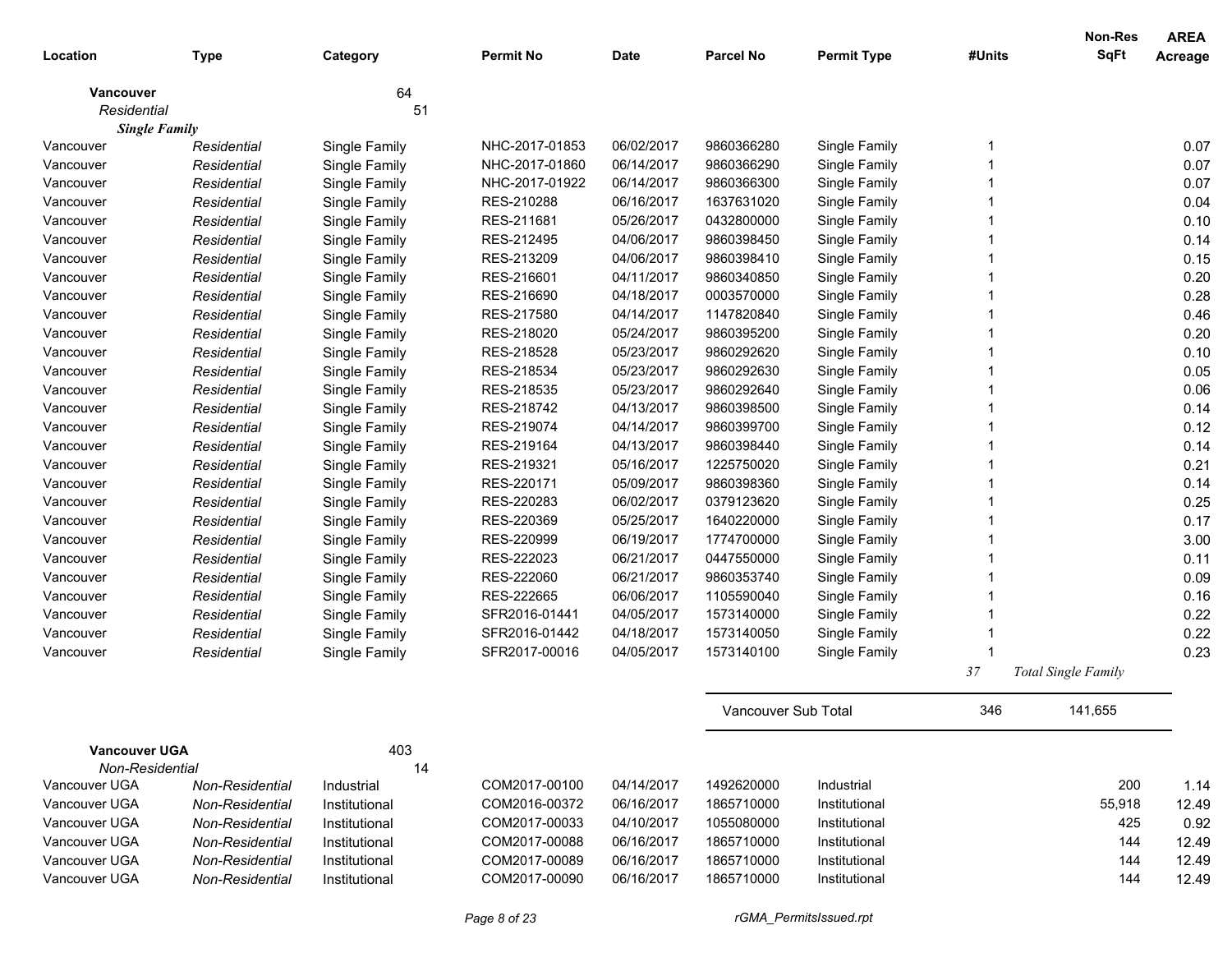|                                       |                            |                                |                  |             |                  |                                |        | Non-Res            | <b>AREA</b> |
|---------------------------------------|----------------------------|--------------------------------|------------------|-------------|------------------|--------------------------------|--------|--------------------|-------------|
| Location                              | Type                       | Category                       | <b>Permit No</b> | <b>Date</b> | <b>Parcel No</b> | <b>Permit Type</b>             | #Units | <b>SqFt</b>        | Acreage     |
| <b>Vancouver UGA</b>                  |                            | 403                            |                  |             |                  |                                |        |                    |             |
| Non-Residential                       |                            | 14                             |                  |             |                  |                                |        |                    |             |
| Vancouver UGA                         | Non-Residential            | Institutional                  | COM2017-00091    | 06/16/2017  | 1865710000       | Institutional                  |        | 144                | 12.49       |
| Vancouver UGA                         | Non-Residential            | Institutional                  | COM2017-00092    | 06/16/2017  | 1865710000       | Institutional                  |        | 190                | 12.49       |
| Vancouver UGA                         | Non-Residential            | Institutional                  | COM2017-00093    | 06/16/2017  | 1865710000       | Institutional                  |        | 2,601              | 12.49       |
| Vancouver UGA                         | Non-Residential            | Office                         | COM2017-00040    | 06/12/2017  | 1878780000       | Office                         |        | 2,621              | 0.30        |
| Vancouver UGA                         | Non-Residential            | Office                         | COM2017-00070    | 04/04/2017  | 1865830000       | Office                         |        | 60                 | 0.64        |
| Vancouver UGA                         | Non-Residential            | <b>Other Commercial</b>        | COM2016-00182    | 06/19/2017  | 2001720000       | <b>Other Commercial</b>        |        | 1,200              | 13.28       |
| Vancouver UGA                         | Non-Residential            | <b>Other Commercial</b>        | COM2016-00287    | 04/05/2017  | 1458140000       | <b>Other Commercial</b>        |        | 400                | 0.78        |
| Vancouver UGA                         | Non-Residential            | <b>Other Commercial</b>        | COM2017-00014    | 04/14/2017  | 2000870000       | <b>Other Commercial</b>        |        | 169                | 4.55        |
|                                       |                            |                                |                  |             |                  |                                |        | 64360.00           |             |
| Residential                           |                            | 389                            |                  |             |                  |                                |        |                    |             |
| <b>Multi-Family</b>                   |                            |                                |                  |             |                  |                                |        |                    |             |
| Vancouver UGA                         | Residential                | Multi-Family                   | MFR2016-00008    | 05/05/2017  | 2001720000       | Multi-Family                   | 10     |                    | 13.28       |
| Vancouver UGA                         | Residential                | Multi-Family                   | MFR2016-00009    | 05/05/2017  | 2001720000       | Multi-Family                   | 10     |                    | 13.28       |
| Vancouver UGA                         | Residential                | Multi-Family                   | MFR2016-00012    | 05/05/2017  | 2001720000       | Multi-Family                   | 10     |                    | 13.28       |
| Vancouver UGA                         | Residential                | Multi-Family                   | MFR2016-00022    | 05/05/2017  | 2001720000       | Multi-Family                   | 12     |                    | 13.28       |
| Vancouver UGA                         | Residential                | Multi-Family                   | MFR2016-00026    | 05/05/2017  | 2001720000       | Multi-Family                   | 12     |                    | 13.28       |
| Vancouver UGA                         | Residential                | Multi-Family                   | MFR2016-00027    | 05/05/2017  | 2001720000       | Multi-Family                   | 8      |                    | 13.28       |
| Vancouver UGA                         | Residential                | Multi-Family                   | SFR2016-01330    | 04/26/2017  | 9860383710       | Multi-Family                   |        |                    | 0.06        |
| Vancouver UGA                         | Residential                | Multi-Family                   | SFR2016-01331    | 04/26/2017  | 9860383720       | Multi-Family                   |        |                    | 0.05        |
| Vancouver UGA                         | Residential                | Multi-Family                   | SFR2016-01332    | 04/26/2017  | 9860383730       | Multi-Family                   |        |                    | 0.05        |
| Vancouver UGA                         | Residential                | Multi-Family                   | SFR2016-01333    | 04/26/2017  | 9860383740       | Multi-Family                   |        |                    | 0.06        |
| Vancouver UGA                         | Residential                | Multi-Family                   | SFR2016-01335    | 04/26/2017  | 9860383680       | Multi-Family                   |        |                    | 0.06        |
| Vancouver UGA                         | Residential                | Multi-Family                   | SFR2016-01336    | 04/26/2017  | 9860383690       | Multi-Family                   |        |                    | 0.05        |
| Vancouver UGA                         | Residential                | Multi-Family                   | SFR2016-01337    | 04/26/2017  | 9860383700       | Multi-Family                   |        |                    | 0.06        |
| Vancouver UGA                         | Residential                | Multi-Family                   | SFR2016-01341    | 04/26/2017  | 9860383640       | Multi-Family                   |        |                    | 0.08        |
| Vancouver UGA                         | Residential                | Multi-Family                   | SFR2016-01342    | 04/26/2017  | 9860383650       | Multi-Family                   |        |                    | 0.05        |
| Vancouver UGA                         | Residential                | Multi-Family                   | SFR2016-01343    | 04/26/2017  | 9860383660       | Multi-Family                   |        |                    | 0.05        |
| Vancouver UGA                         | Residential                | Multi-Family                   | SFR2016-01344    | 04/26/2017  | 9860383670       | Multi-Family                   |        |                    | 0.06        |
|                                       |                            |                                |                  |             |                  |                                | 73     | Total Multi-Family |             |
| <b>Single Family</b><br>Vancouver UGA | Residential                | Additions                      | RES2017-00127    | 04/17/2017  | 0981341080       | Additions                      |        |                    | 0.20        |
| Vancouver UGA                         | Residential                | Additions                      | RES2017-00158    | 06/16/2017  | 1565080100       | Additions                      |        |                    | 1.08        |
| Vancouver UGA                         | Residential                | Single Family                  | NHC-2016-00135   | 05/04/2017  | 9860401710       | Single Family                  |        |                    | 0.11        |
| Vancouver UGA                         | Residential                | Single Family                  | NHC-2016-00136   | 06/01/2017  | 9860401260       | Single Family                  |        |                    | 0.11        |
| Vancouver UGA                         | Residential                | Single Family                  | NHC-2016-00188   | 05/04/2017  | 9860401610       | Single Family                  |        |                    | 0.10        |
| Vancouver UGA                         |                            | Single Family                  | NHC-2016-00371   | 04/18/2017  | 9860392130       | Single Family                  |        |                    | 0.18        |
| Vancouver UGA                         | Residential                |                                | NHC-2016-00404   | 06/01/2017  | 9860401480       |                                |        |                    | 0.10        |
| Vancouver UGA                         | Residential<br>Residential | Single Family                  | NHC-2016-00962   | 04/07/2017  | 9860398770       | Single Family<br>Single Family |        |                    | 0.05        |
| Vancouver UGA                         | Residential                | Single Family<br>Single Family | NHC-2016-00974   | 04/07/2017  | 9860398760       | Single Family                  |        |                    | 0.05        |
| Vancouver UGA                         | Residential                | Single Family                  | NHC-2016-01008   | 04/07/2017  | 9860398780       | Single Family                  |        |                    | 0.05        |
| Vancouver UGA                         |                            | Single Family                  | NHC-2016-01009   | 04/07/2017  | 9860398790       | Single Family                  |        |                    | 0.05        |
|                                       | Residential                |                                |                  |             |                  |                                |        |                    |             |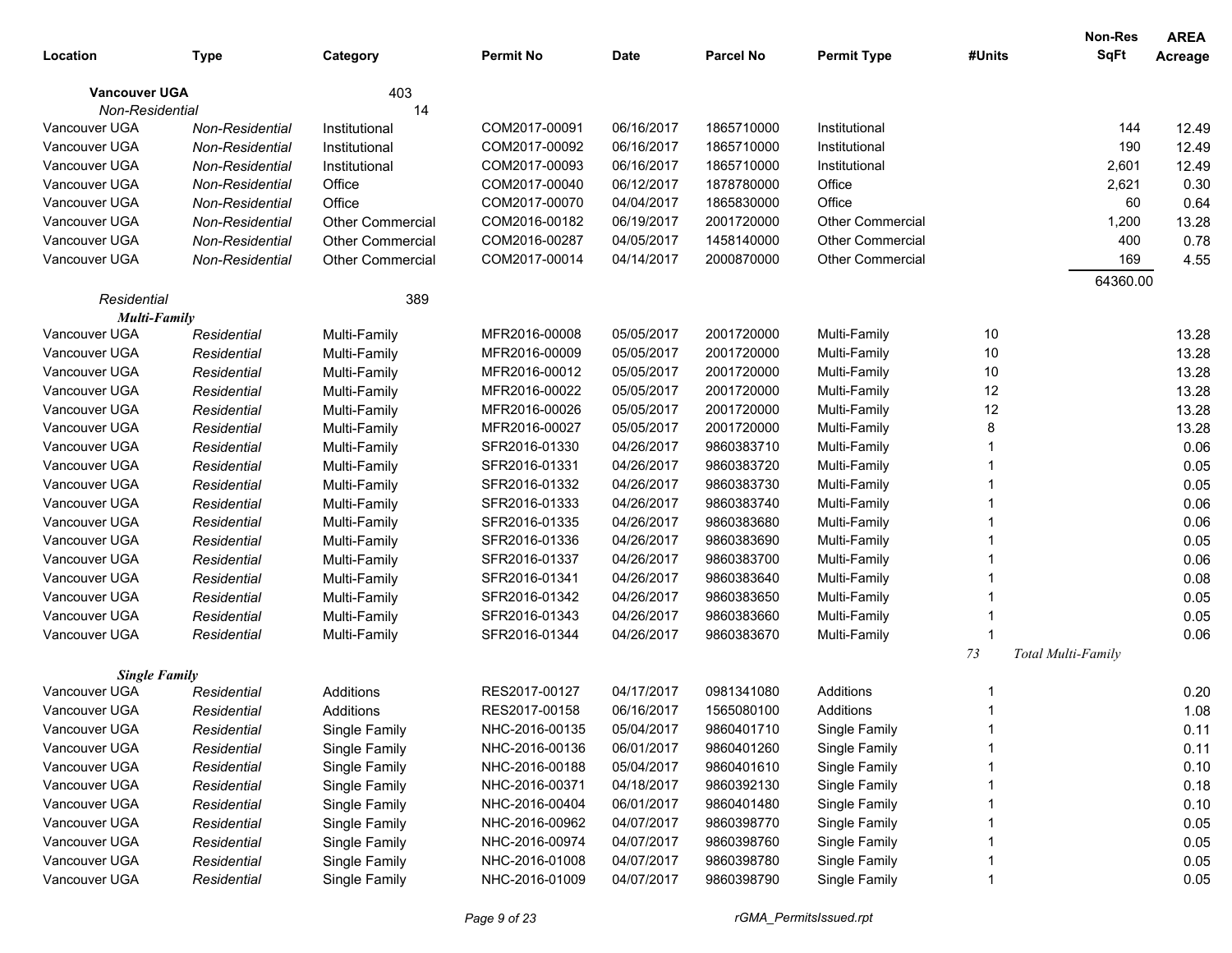|                      |             |               |                  |             |                  |                    |        | <b>Non-Res</b> | <b>AREA</b> |
|----------------------|-------------|---------------|------------------|-------------|------------------|--------------------|--------|----------------|-------------|
| Location             | Type        | Category      | <b>Permit No</b> | <b>Date</b> | <b>Parcel No</b> | <b>Permit Type</b> | #Units | <b>SqFt</b>    | Acreage     |
| <b>Vancouver UGA</b> |             | 403           |                  |             |                  |                    |        |                |             |
| Residential          |             | 389           |                  |             |                  |                    |        |                |             |
| <b>Single Family</b> |             |               |                  |             |                  |                    |        |                |             |
| Vancouver UGA        | Residential | Single Family | NHC-2016-01010   | 04/07/2017  | 9860399020       | Single Family      |        |                | 0.05        |
| Vancouver UGA        | Residential | Single Family | NHC-2016-01011   | 04/07/2017  | 9860399030       | Single Family      |        |                | 0.05        |
| Vancouver UGA        | Residential | Single Family | NHC-2016-01012   | 04/07/2017  | 9860399120       | Single Family      |        |                | 0.05        |
| Vancouver UGA        | Residential | Single Family | NHC-2016-01013   | 04/07/2017  | 9860399130       | Single Family      |        |                | 0.05        |
| Vancouver UGA        | Residential | Single Family | NHC-2016-01014   | 04/07/2017  | 9860399140       | Single Family      |        |                | 0.05        |
| Vancouver UGA        | Residential | Single Family | NHC-2016-01015   | 04/07/2017  | 9860399150       | Single Family      |        |                | 0.05        |
| Vancouver UGA        | Residential | Single Family | NHC-2016-01266   | 04/20/2017  | 9860402150       | Single Family      |        |                | 0.08        |
| Vancouver UGA        | Residential | Single Family | NHC-2016-01268   | 04/20/2017  | 9860402140       | Single Family      |        |                | 0.08        |
| Vancouver UGA        | Residential | Single Family | NHC-2017-00035   | 04/25/2017  | 9860406800       | Single Family      |        |                | 0.17        |
| Vancouver UGA        | Residential | Single Family | NHC-2017-00090   | 04/05/2017  | 9860392670       | Single Family      |        |                | 0.16        |
| Vancouver UGA        | Residential | Single Family | NHC-2017-00110   | 04/03/2017  | 9860402240       | Single Family      |        |                | 0.09        |
| Vancouver UGA        | Residential | Single Family | NHC-2017-00117   | 04/25/2017  | 9860403470       | Single Family      |        |                | 0.14        |
| Vancouver UGA        | Residential | Single Family | NHC-2017-00126   | 04/03/2017  | 9860402250       | Single Family      |        |                | 0.08        |
| Vancouver UGA        | Residential | Single Family | NHC-2017-00163   | 04/10/2017  | 9860377500       | Single Family      |        |                | 0.07        |
| Vancouver UGA        | Residential | Single Family | NHC-2017-00164   | 04/10/2017  | 9860377510       | Single Family      |        |                | 0.07        |
| Vancouver UGA        | Residential | Single Family | NHC-2017-00165   | 06/01/2017  | 9860377520       | Single Family      |        |                | 0.07        |
| Vancouver UGA        | Residential | Single Family | NHC-2017-00277   | 05/01/2017  | 9860408290       | Single Family      |        |                | 0.13        |
| Vancouver UGA        | Residential | Single Family | NHC-2017-00424   | 04/25/2017  | 9860392810       | Single Family      |        |                | 0.14        |
| Vancouver UGA        | Residential | Single Family | NHC-2017-00442   | 04/25/2017  | 9860377710       | Single Family      |        |                | 0.07        |
| Vancouver UGA        | Residential | Single Family | NHC-2017-00443   | 04/05/2017  | 9860392900       | Single Family      |        |                | 0.14        |
| Vancouver UGA        | Residential | Single Family | NHC-2017-00448   | 04/26/2017  | 9860320140       | Single Family      |        |                | 0.17        |
| Vancouver UGA        | Residential | Single Family | NHC-2017-00478   | 04/04/2017  | 9860325870       | Single Family      |        |                | 0.20        |
| Vancouver UGA        | Residential | Single Family | NHC-2017-00483   | 06/13/2017  | 9860417250       | Single Family      |        |                | 0.06        |
| Vancouver UGA        | Residential | Single Family | NHC-2017-00547   | 06/02/2017  | 9860408940       | Single Family      |        |                | 0.14        |
| Vancouver UGA        | Residential | Single Family | NHC-2017-00570   | 04/03/2017  | 9860412910       | Single Family      |        |                | 0.32        |
| Vancouver UGA        | Residential | Single Family | NHC-2017-00571   | 04/03/2017  | 9860413110       | Single Family      |        |                | 0.26        |
| Vancouver UGA        | Residential | Single Family | NHC-2017-00575   | 04/19/2017  | 9860401690       | Single Family      |        |                | 0.11        |
| Vancouver UGA        | Residential | Single Family | NHC-2017-00607   | 04/11/2017  | 9860399410       | Single Family      |        |                | 0.09        |
| Vancouver UGA        | Residential | Single Family | NHC-2017-00608   | 04/11/2017  | 9860399400       | Single Family      |        |                | 0.09        |
| Vancouver UGA        | Residential | Single Family | NHC-2017-00621   | 04/11/2017  | 9860399270       | Single Family      |        |                | 0.09        |
| Vancouver UGA        | Residential | Single Family | NHC-2017-00622   | 04/11/2017  | 9860399280       | Single Family      |        |                | 0.09        |
| Vancouver UGA        | Residential | Single Family | NHC-2017-00670   | 04/19/2017  | 9860377000       | Single Family      |        |                | 0.15        |
| Vancouver UGA        | Residential | Single Family | NHC-2017-00675   | 05/19/2017  | 9860399290       | Single Family      |        |                | 0.09        |
| Vancouver UGA        | Residential | Single Family | NHC-2017-00676   | 04/14/2017  | 9860392700       | Single Family      |        |                | 0.14        |
| Vancouver UGA        | Residential | Single Family | NHC-2017-00690   | 06/02/2017  | 9860399390       | Single Family      |        |                | 0.09        |
| Vancouver UGA        | Residential | Single Family | NHC-2017-00692   | 05/19/2017  | 9860399380       | Single Family      |        |                | 0.09        |
| Vancouver UGA        | Residential | Single Family | NHC-2017-00693   | 05/19/2017  | 9860399420       | Single Family      |        |                | 0.09        |
| Vancouver UGA        | Residential | Single Family | NHC-2017-00709   | 04/14/2017  | 1054693040       | Single Family      |        |                | 0.06        |
| Vancouver UGA        | Residential | Single Family | NHC-2017-00731   | 04/14/2017  | 9860413010       | Single Family      |        |                | 0.21        |
| Vancouver UGA        | Residential | Single Family | NHC-2017-00739   | 06/01/2017  | 9860384950       | Single Family      |        |                | 0.38        |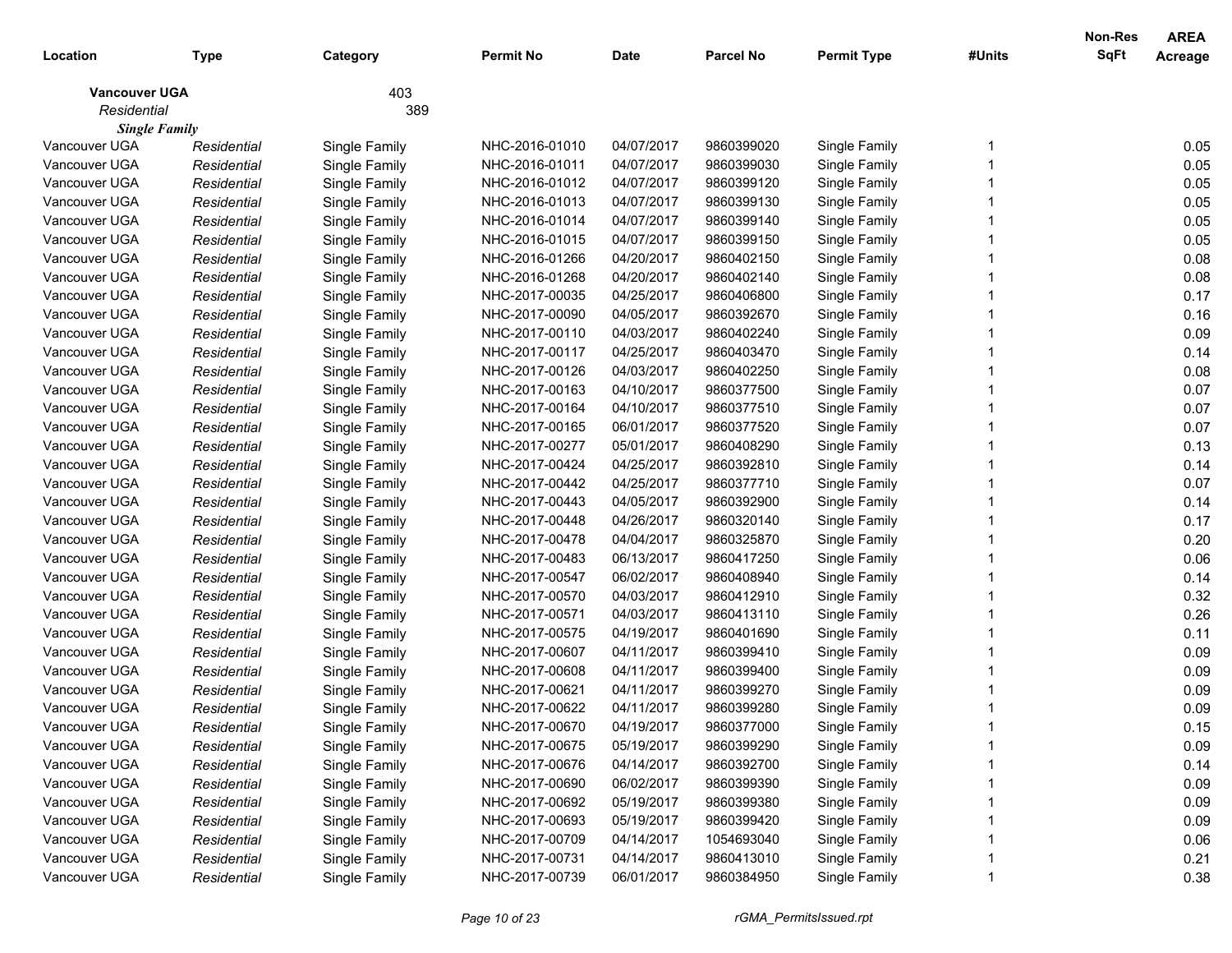|                      |             |               |                |             |                  |                    |        | Non-Res     | <b>AREA</b> |
|----------------------|-------------|---------------|----------------|-------------|------------------|--------------------|--------|-------------|-------------|
| Location             | Type        | Category      | Permit No      | <b>Date</b> | <b>Parcel No</b> | <b>Permit Type</b> | #Units | <b>SqFt</b> | Acreage     |
| <b>Vancouver UGA</b> |             | 403           |                |             |                  |                    |        |             |             |
| Residential          |             | 389           |                |             |                  |                    |        |             |             |
| <b>Single Family</b> |             |               |                |             |                  |                    |        |             |             |
| Vancouver UGA        | Residential | Single Family | NHC-2017-00741 | 04/24/2017  | 9860392390       | Single Family      |        |             | 0.18        |
| Vancouver UGA        | Residential | Single Family | NHC-2017-00765 | 06/23/2017  | 9860384790       | Single Family      |        |             | 0.26        |
| Vancouver UGA        | Residential | Single Family | NHC-2017-00766 | 04/27/2017  | 9860409740       | Single Family      |        |             | 0.21        |
| Vancouver UGA        | Residential | Single Family | NHC-2017-00785 | 05/03/2017  | 9860376300       | Single Family      |        |             | 0.14        |
| Vancouver UGA        | Residential | Single Family | NHC-2017-00789 | 06/23/2017  | 9860402170       | Single Family      |        |             | 0.07        |
| Vancouver UGA        | Residential | Single Family | NHC-2017-00790 | 06/23/2017  | 9860402160       | Single Family      |        |             | 0.08        |
| Vancouver UGA        | Residential | Single Family | NHC-2017-00800 | 05/03/2017  | 9860376320       | Single Family      |        |             | 0.13        |
| Vancouver UGA        | Residential | Single Family | NHC-2017-00801 | 05/03/2017  | 9860376310       | Single Family      |        |             | 0.13        |
| Vancouver UGA        | Residential | Single Family | NHC-2017-00803 | 04/13/2017  | 9860370670       | Single Family      |        |             | 0.21        |
| Vancouver UGA        | Residential | Single Family | NHC-2017-00806 | 05/03/2017  | 9860376330       | Single Family      |        |             | 0.13        |
| Vancouver UGA        | Residential | Single Family | NHC-2017-00810 | 05/19/2017  | 9860376340       | Single Family      |        |             | 0.14        |
| Vancouver UGA        | Residential | Single Family | NHC-2017-00812 | 05/19/2017  | 9860376350       | Single Family      |        |             | 0.15        |
| Vancouver UGA        | Residential | Single Family | NHC-2017-00817 | 06/02/2017  | 9860399430       | Single Family      |        |             | 0.09        |
| Vancouver UGA        | Residential | Single Family | NHC-2017-00832 | 04/13/2017  | 9860409830       | Single Family      |        |             | 0.17        |
| Vancouver UGA        | Residential | Single Family | NHC-2017-00841 | 04/12/2017  | 9860401390       | Single Family      |        |             | 0.16        |
| Vancouver UGA        | Residential | Single Family | NHC-2017-00856 | 05/15/2017  | 9860406320       | Single Family      |        |             | 0.17        |
| Vancouver UGA        | Residential | Single Family | NHC-2017-00910 | 04/13/2017  | 9860400060       | Single Family      |        |             | 0.13        |
| Vancouver UGA        | Residential | Single Family | NHC-2017-00912 | 04/19/2017  | 9860403750       | Single Family      |        |             | 0.18        |
| Vancouver UGA        | Residential | Single Family | NHC-2017-00913 | 04/13/2017  | 9860400070       | Single Family      |        |             | 0.11        |
| Vancouver UGA        | Residential | Single Family | NHC-2017-00966 | 05/22/2017  | 9860356050       | Single Family      |        |             | 0.28        |
| Vancouver UGA        | Residential | Single Family | NHC-2017-00987 | 04/19/2017  | 1178991740       | Single Family      |        |             | 0.19        |
| Vancouver UGA        | Residential | Single Family | NHC-2017-00990 | 04/07/2017  | 1054691960       | Single Family      |        |             | 0.07        |
| Vancouver UGA        | Residential | Single Family | NHC-2017-00992 | 04/07/2017  | 1054692400       | Single Family      |        |             | 0.08        |
| Vancouver UGA        | Residential | Single Family | NHC-2017-00997 | 06/01/2017  | 9860369880       | Single Family      |        |             | 0.15        |
| Vancouver UGA        | Residential | Single Family | NHC-2017-01005 | 05/16/2017  | 9860392250       | Single Family      |        |             | 0.17        |
| Vancouver UGA        | Residential | Single Family | NHC-2017-01006 | 04/03/2017  | 9860392290       | Single Family      |        |             | 0.18        |
| Vancouver UGA        | Residential | Single Family | NHC-2017-01009 | 04/13/2017  | 9860409800       | Single Family      |        |             | 0.17        |
| Vancouver UGA        | Residential | Single Family | NHC-2017-01029 | 04/18/2017  | 9860349330       | Single Family      |        |             | 0.14        |
| Vancouver UGA        | Residential | Single Family | NHC-2017-01034 | 05/05/2017  | 9860399950       | Single Family      |        |             | 0.13        |
| Vancouver UGA        | Residential | Single Family | NHC-2017-01035 | 04/04/2017  | 9860391640       | Single Family      |        |             | 0.19        |
| Vancouver UGA        | Residential | Single Family | NHC-2017-01036 | 04/13/2017  | 9860409640       | Single Family      |        |             | 0.17        |
| Vancouver UGA        | Residential | Single Family | NHC-2017-01038 | 05/10/2017  | 9860401020       | Single Family      |        |             | 0.12        |
| Vancouver UGA        | Residential | Single Family | NHC-2017-01040 | 05/12/2017  | 9860401170       | Single Family      |        |             | 0.12        |
| Vancouver UGA        | Residential | Single Family | NHC-2017-01043 | 04/13/2017  | 9860409650       | Single Family      |        |             | 0.19        |
| Vancouver UGA        | Residential | Single Family | NHC-2017-01047 | 04/20/2017  | 1607582100       | Single Family      |        |             | 0.05        |
| Vancouver UGA        | Residential | Single Family | NHC-2017-01050 | 04/20/2017  | 9860413360       | Single Family      |        |             | 0.32        |
| Vancouver UGA        | Residential | Single Family | NHC-2017-01054 | 05/23/2017  | 9860403070       | Single Family      |        |             | 0.17        |
| Vancouver UGA        | Residential | Single Family | NHC-2017-01062 | 04/07/2017  | 1054692040       | Single Family      |        |             | 0.07        |
| Vancouver UGA        | Residential | Single Family | NHC-2017-01063 | 04/07/2017  | 1054692360       | Single Family      |        |             | 0.08        |
| Vancouver UGA        | Residential | Single Family | NHC-2017-01077 | 04/20/2017  | 1607582220       | Single Family      |        |             | 0.06        |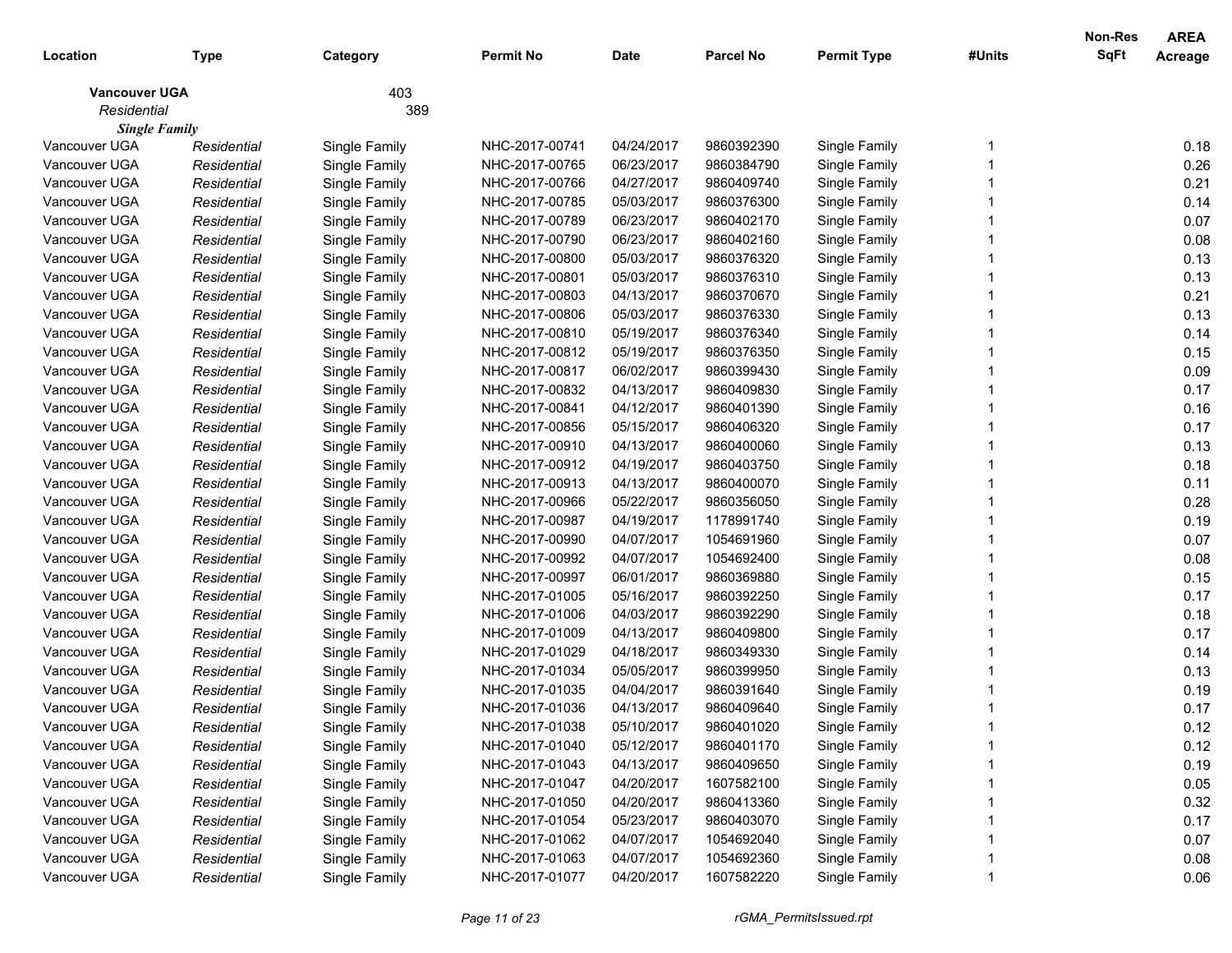|                      |             |               |                |             |                  |                    |        | Non-Res     | <b>AREA</b> |
|----------------------|-------------|---------------|----------------|-------------|------------------|--------------------|--------|-------------|-------------|
| Location             | Type        | Category      | Permit No      | <b>Date</b> | <b>Parcel No</b> | <b>Permit Type</b> | #Units | <b>SqFt</b> | Acreage     |
| <b>Vancouver UGA</b> |             | 403           |                |             |                  |                    |        |             |             |
| Residential          |             | 389           |                |             |                  |                    |        |             |             |
| <b>Single Family</b> |             |               |                |             |                  |                    |        |             |             |
| Vancouver UGA        | Residential | Single Family | NHC-2017-01078 | 04/20/2017  | 1607582440       | Single Family      |        |             | 0.06        |
| Vancouver UGA        | Residential | Single Family | NHC-2017-01089 | 04/06/2017  | 9860357760       | Single Family      |        |             | 0.14        |
| Vancouver UGA        | Residential | Single Family | NHC-2017-01090 | 04/12/2017  | 9860400080       | Single Family      |        |             | 0.12        |
| Vancouver UGA        | Residential | Single Family | NHC-2017-01100 | 04/13/2017  | 9860409630       | Single Family      |        |             | 0.18        |
| Vancouver UGA        | Residential | Single Family | NHC-2017-01101 | 05/25/2017  | 9860409760       | Single Family      |        |             | 0.18        |
| Vancouver UGA        | Residential | Single Family | NHC-2017-01112 | 04/25/2017  | 9860384870       | Single Family      |        |             | 0.37        |
| Vancouver UGA        | Residential | Single Family | NHC-2017-01135 | 04/13/2017  | 9860388420       | Single Family      |        |             | 0.20        |
| Vancouver UGA        | Residential | Single Family | NHC-2017-01137 | 04/13/2017  | 9860388400       | Single Family      |        |             | 0.20        |
| Vancouver UGA        | Residential | Single Family | NHC-2017-01138 | 05/17/2017  | 9860394840       | Single Family      |        |             | 0.20        |
| Vancouver UGA        | Residential | Single Family | NHC-2017-01139 | 06/06/2017  | 9860417930       | Single Family      |        |             | 0.16        |
| Vancouver UGA        | Residential | Single Family | NHC-2017-01140 | 04/06/2017  | 9860394790       | Single Family      |        |             | 0.23        |
| Vancouver UGA        | Residential | Single Family | NHC-2017-01141 | 05/10/2017  | 9860311590       | Single Family      |        |             | 0.18        |
| Vancouver UGA        | Residential | Single Family | NHC-2017-01142 | 06/13/2017  | 9860417260       | Single Family      |        |             | 0.06        |
| Vancouver UGA        | Residential | Single Family | NHC-2017-01143 | 06/13/2017  | 9860417270       | Single Family      |        |             | 0.06        |
| Vancouver UGA        | Residential | Single Family | NHC-2017-01147 | 04/14/2017  | 1054692100       | Single Family      |        |             | 0.07        |
| Vancouver UGA        | Residential | Single Family | NHC-2017-01148 | 04/14/2017  | 1054692180       | Single Family      |        |             | 0.07        |
| Vancouver UGA        | Residential | Single Family | NHC-2017-01151 | 04/04/2017  | 9860394800       | Single Family      |        |             | 0.23        |
| Vancouver UGA        | Residential | Single Family | NHC-2017-01152 | 05/23/2017  | 9860394850       | Single Family      |        |             | 0.18        |
| Vancouver UGA        | Residential | Single Family | NHC-2017-01153 | 04/06/2017  | 9860394780       | Single Family      |        |             | 0.23        |
| Vancouver UGA        | Residential | Single Family | NHC-2017-01157 | 04/05/2017  | 9860400800       | Single Family      |        |             | 0.11        |
| Vancouver UGA        | Residential | Single Family | NHC-2017-01159 | 04/14/2017  | 1054691980       | Single Family      |        |             | 0.08        |
| Vancouver UGA        | Residential | Single Family | NHC-2017-01164 | 05/18/2017  | 9860400830       | Single Family      |        |             | 0.13        |
| Vancouver UGA        | Residential | Single Family | NHC-2017-01169 | 04/04/2017  | 9860388550       | Single Family      |        |             | 0.15        |
| Vancouver UGA        | Residential | Single Family | NHC-2017-01170 | 04/13/2017  | 9860388530       | Single Family      |        |             | 0.15        |
| Vancouver UGA        | Residential | Single Family | NHC-2017-01185 | 05/31/2017  | 9860384940       | Single Family      |        |             | 0.33        |
| Vancouver UGA        | Residential | Single Family | NHC-2017-01191 | 04/21/2017  | 9860394810       | Single Family      |        |             | 0.23        |
| Vancouver UGA        | Residential | Single Family | NHC-2017-01195 | 04/13/2017  | 9860388540       | Single Family      |        |             | 0.15        |
| Vancouver UGA        | Residential | Single Family | NHC-2017-01199 | 06/26/2017  | 9860399620       | Single Family      |        |             | 0.07        |
| Vancouver UGA        | Residential | Single Family | NHC-2017-01200 | 06/26/2017  | 9860399630       | Single Family      |        |             | 0.07        |
| Vancouver UGA        | Residential | Single Family | NHC-2017-01203 | 04/10/2017  | 9860392320       | Single Family      |        |             | 0.17        |
| Vancouver UGA        | Residential | Single Family | NHC-2017-01204 | 04/06/2017  | 9860392260       | Single Family      |        |             | 0.17        |
| Vancouver UGA        | Residential | Single Family | NHC-2017-01220 | 06/02/2017  | 9860401750       | Single Family      |        |             | 0.11        |
| Vancouver UGA        | Residential | Single Family | NHC-2017-01231 | 04/06/2017  | 9860392400       | Single Family      |        |             | 0.19        |
| Vancouver UGA        | Residential | Single Family | NHC-2017-01233 | 04/20/2017  | 9860392410       | Single Family      |        |             | 0.22        |
| Vancouver UGA        | Residential | Single Family | NHC-2017-01237 | 04/12/2017  | 9860401900       | Single Family      |        |             | 0.19        |
| Vancouver UGA        | Residential | Single Family | NHC-2017-01250 | 04/07/2017  | 9860296130       | Single Family      |        |             | 0.17        |
| Vancouver UGA        | Residential | Single Family | NHC-2017-01251 | 04/07/2017  | 9860388330       | Single Family      |        |             | 0.22        |
| Vancouver UGA        | Residential | Single Family | NHC-2017-01260 | 04/10/2017  | 9860393810       | Single Family      |        |             | 0.07        |
| Vancouver UGA        | Residential | Single Family | NHC-2017-01261 | 04/13/2017  | 9860393820       | Single Family      |        |             | 0.06        |
| Vancouver UGA        | Residential | Single Family | NHC-2017-01264 | 04/10/2017  | 9860393860       | Single Family      |        |             | 0.08        |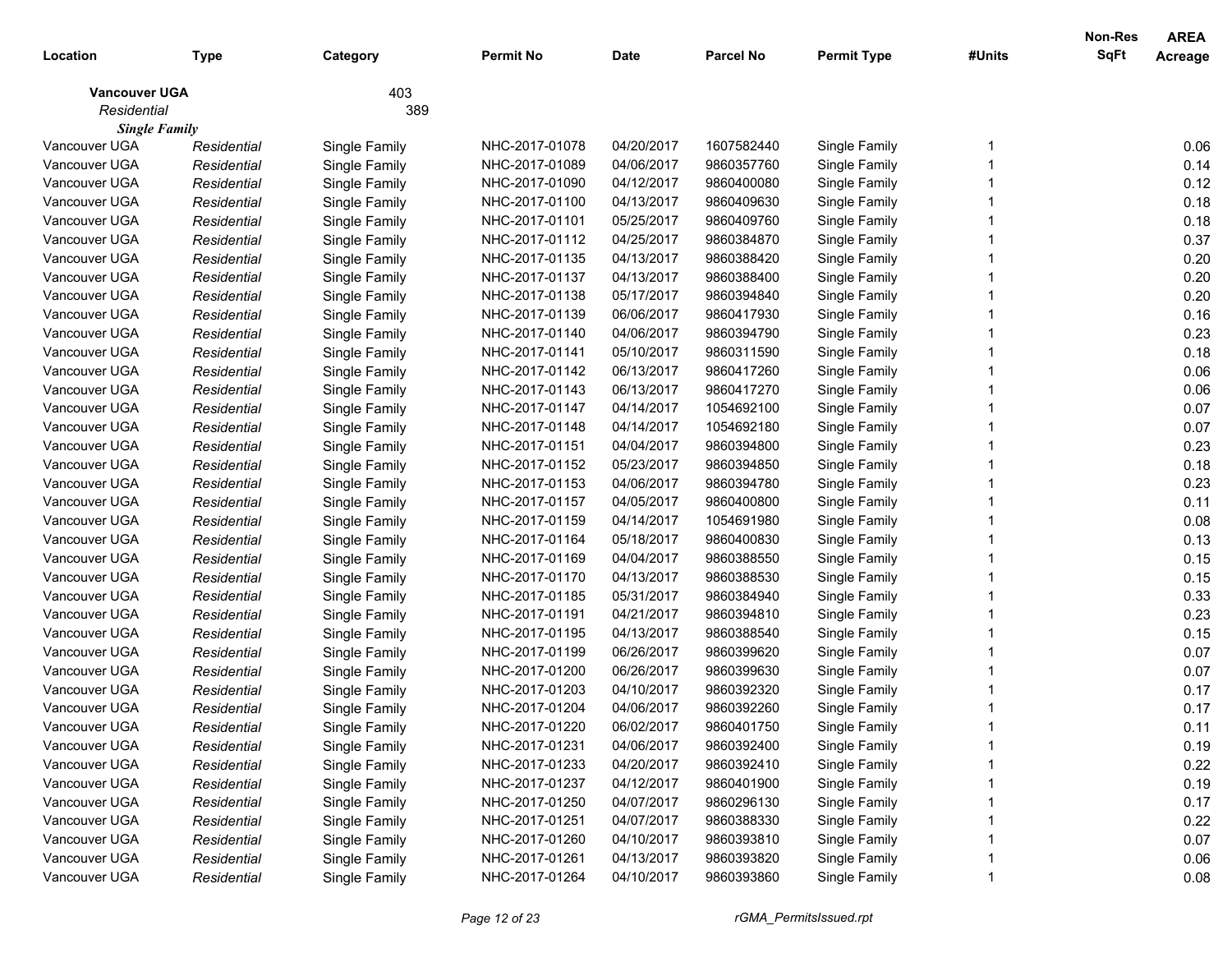|                      |             |               |                |             |                  |                    |        | Non-Res     | <b>AREA</b> |
|----------------------|-------------|---------------|----------------|-------------|------------------|--------------------|--------|-------------|-------------|
| Location             | Type        | Category      | Permit No      | <b>Date</b> | <b>Parcel No</b> | <b>Permit Type</b> | #Units | <b>SqFt</b> | Acreage     |
| <b>Vancouver UGA</b> |             | 403           |                |             |                  |                    |        |             |             |
| Residential          |             | 389           |                |             |                  |                    |        |             |             |
| <b>Single Family</b> |             |               |                |             |                  |                    |        |             |             |
| Vancouver UGA        | Residential | Single Family | NHC-2017-01265 | 04/10/2017  | 9860393870       | Single Family      |        |             | 0.06        |
| Vancouver UGA        | Residential | Single Family | NHC-2017-01283 | 05/02/2017  | 9860401980       | Single Family      |        |             | 0.21        |
| Vancouver UGA        | Residential | Single Family | NHC-2017-01299 | 06/01/2017  | 9860412960       | Single Family      |        |             | 0.22        |
| Vancouver UGA        | Residential | Single Family | NHC-2017-01307 | 04/18/2017  | 9860394310       | Single Family      |        |             | 0.15        |
| Vancouver UGA        | Residential | Single Family | NHC-2017-01310 | 06/08/2017  | 9860408350       | Single Family      |        |             | 0.13        |
| Vancouver UGA        | Residential | Single Family | NHC-2017-01312 | 05/01/2017  | 9860403080       | Single Family      |        |             | 0.17        |
| Vancouver UGA        | Residential | Single Family | NHC-2017-01313 | 06/29/2017  | 1882630000       | Single Family      |        |             | 0.47        |
| Vancouver UGA        | Residential | Single Family | NHC-2017-01316 | 04/26/2017  | 9860401160       | Single Family      |        |             | 0.12        |
| Vancouver UGA        | Residential | Single Family | NHC-2017-01321 | 04/26/2017  | 9860400690       | Single Family      |        |             | 0.13        |
| Vancouver UGA        | Residential | Single Family | NHC-2017-01325 | 04/24/2017  | 9860381840       | Single Family      |        |             | 0.28        |
| Vancouver UGA        | Residential | Single Family | NHC-2017-01327 | 04/14/2017  | 9860392570       | Single Family      |        |             | 0.16        |
| Vancouver UGA        | Residential | Single Family | NHC-2017-01328 | 04/12/2017  | 9860401730       | Single Family      |        |             | 0.12        |
| Vancouver UGA        | Residential | Single Family | NHC-2017-01332 | 05/17/2017  | 9860377310       | Single Family      |        |             | 0.14        |
| Vancouver UGA        | Residential | Single Family | NHC-2017-01344 | 04/26/2017  | 9860403160       | Single Family      |        |             | 0.17        |
| Vancouver UGA        | Residential | Single Family | NHC-2017-01368 | 05/04/2017  | 9860347600       | Single Family      |        |             | 0.23        |
| Vancouver UGA        | Residential | Single Family | NHC-2017-01369 | 04/20/2017  | 9860369480       | Single Family      |        |             | 0.18        |
| Vancouver UGA        | Residential | Single Family | NHC-2017-01375 | 06/22/2017  | 9860401300       | Single Family      |        |             | 0.15        |
| Vancouver UGA        | Residential | Single Family | NHC-2017-01376 | 04/25/2017  | 9860392760       | Single Family      |        |             | 0.14        |
| Vancouver UGA        | Residential | Single Family | NHC-2017-01379 | 06/02/2017  | 9860408760       | Single Family      |        |             | 0.15        |
| Vancouver UGA        | Residential | Single Family | NHC-2017-01381 | 04/24/2017  | 9860415590       | Single Family      |        |             | 0.13        |
| Vancouver UGA        | Residential | Single Family | NHC-2017-01393 | 04/17/2017  | 9860408480       | Single Family      |        |             | 0.13        |
| Vancouver UGA        | Residential | Single Family | NHC-2017-01396 | 04/17/2017  | 9860408520       | Single Family      |        |             | 0.15        |
| Vancouver UGA        | Residential | Single Family | NHC-2017-01397 | 04/27/2017  | 9860388300       | Single Family      |        |             | 0.16        |
| Vancouver UGA        | Residential | Single Family | NHC-2017-01398 | 04/25/2017  | 9860388290       | Single Family      |        |             | 0.17        |
| Vancouver UGA        | Residential | Single Family | NHC-2017-01414 | 04/21/2017  | 9860388570       | Single Family      |        |             | 0.16        |
| Vancouver UGA        | Residential | Single Family | NHC-2017-01417 | 04/27/2017  | 9860388580       | Single Family      |        |             | 0.15        |
| Vancouver UGA        | Residential | Single Family | NHC-2017-01439 | 04/18/2017  | 9860400140       | Single Family      |        |             | 0.11        |
| Vancouver UGA        | Residential | Single Family | NHC-2017-01443 | 05/01/2017  | 9860341900       | Single Family      |        |             | 0.18        |
| Vancouver UGA        | Residential | Single Family | NHC-2017-01444 | 04/27/2017  | 9860388590       | Single Family      |        |             | 0.15        |
| Vancouver UGA        | Residential | Single Family | NHC-2017-01445 | 04/18/2017  | 1897590200       | Single Family      |        |             | 0.14        |
| Vancouver UGA        | Residential | Single Family | NHC-2017-01446 | 04/27/2017  | 9860388310       | Single Family      |        |             | 0.16        |
| Vancouver UGA        | Residential | Single Family | NHC-2017-01457 | 05/16/2017  | 9860406820       | Single Family      |        |             | 0.18        |
| Vancouver UGA        | Residential | Single Family | NHC-2017-01458 | 05/02/2017  | 9860406210       | Single Family      |        |             | 0.15        |
| Vancouver UGA        | Residential | Single Family | NHC-2017-01463 | 04/25/2017  | 9860416260       | Single Family      |        |             | 0.06        |
| Vancouver UGA        | Residential | Single Family | NHC-2017-01465 | 04/25/2017  | 9860416270       | Single Family      |        |             | 0.07        |
| Vancouver UGA        | Residential | Single Family | NHC-2017-01484 | 05/09/2017  | 9860357880       | Single Family      |        |             | 0.18        |
| Vancouver UGA        | Residential | Single Family | NHC-2017-01485 | 05/02/2017  | 9860403090       | Single Family      |        |             | 0.17        |
| Vancouver UGA        | Residential | Single Family | NHC-2017-01487 | 05/02/2017  | 9860385410       | Single Family      |        |             | 0.19        |
| Vancouver UGA        | Residential | Single Family | NHC-2017-01489 | 04/20/2017  | 9860385550       | Single Family      |        |             | 0.17        |
| Vancouver UGA        | Residential | Single Family | NHC-2017-01491 | 04/26/2017  | 9860373530       | Single Family      |        |             | 0.28        |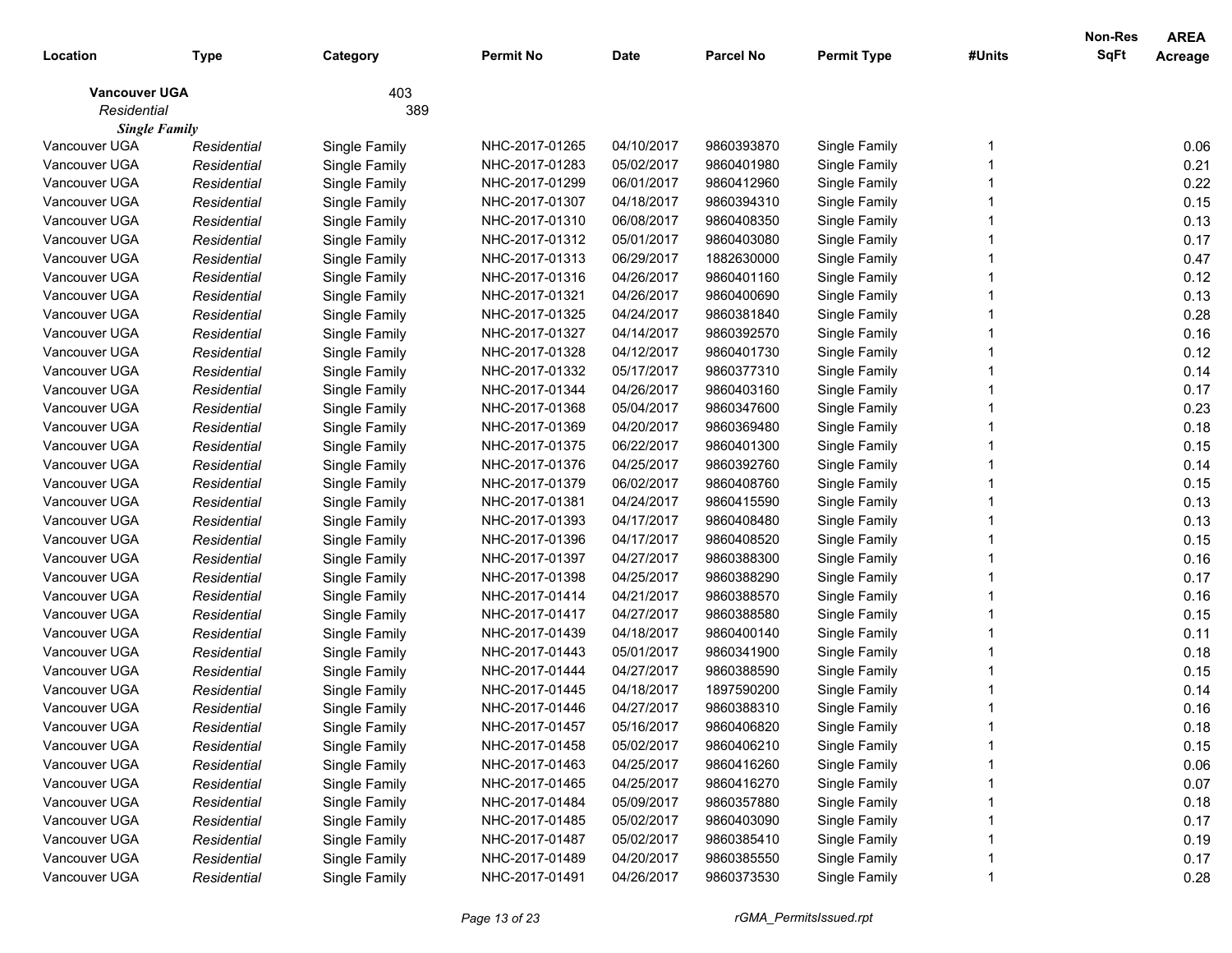|                      |             |               |                |             |                  |                    |        | Non-Res     | <b>AREA</b> |
|----------------------|-------------|---------------|----------------|-------------|------------------|--------------------|--------|-------------|-------------|
| Location             | Type        | Category      | Permit No      | <b>Date</b> | <b>Parcel No</b> | <b>Permit Type</b> | #Units | <b>SqFt</b> | Acreage     |
| <b>Vancouver UGA</b> |             | 403           |                |             |                  |                    |        |             |             |
| Residential          |             | 389           |                |             |                  |                    |        |             |             |
| <b>Single Family</b> |             |               |                |             |                  |                    |        |             |             |
| Vancouver UGA        | Residential | Single Family | NHC-2017-01492 | 04/25/2017  | 9860403150       | Single Family      |        |             | 0.17        |
| Vancouver UGA        | Residential | Single Family | NHC-2017-01499 | 05/03/2017  | 9860403430       | Single Family      |        |             | 0.16        |
| Vancouver UGA        | Residential | Single Family | NHC-2017-01501 | 05/16/2017  | 9860400100       | Single Family      |        |             | 0.11        |
| Vancouver UGA        | Residential | Single Family | NHC-2017-01507 | 04/25/2017  | 9860416230       | Single Family      |        |             | 0.06        |
| Vancouver UGA        | Residential | Single Family | NHC-2017-01508 | 05/04/2017  | 9860388430       | Single Family      |        |             | 0.21        |
| Vancouver UGA        | Residential | Single Family | NHC-2017-01510 | 04/25/2017  | 9860416240       | Single Family      |        |             | 0.07        |
| Vancouver UGA        | Residential | Single Family | NHC-2017-01511 | 05/11/2017  | 9860388510       | Single Family      |        |             | 0.16        |
| Vancouver UGA        | Residential | Single Family | NHC-2017-01525 | 04/26/2017  | 9860400120       | Single Family      |        |             | 0.11        |
| Vancouver UGA        | Residential | Single Family | NHC-2017-01527 | 04/26/2017  | 9860400110       | Single Family      |        |             | 0.11        |
| Vancouver UGA        | Residential | Single Family | NHC-2017-01531 | 04/25/2017  | 9860416220       | Single Family      |        |             | 0.06        |
| Vancouver UGA        | Residential | Single Family | NHC-2017-01540 | 04/21/2017  | 9860381600       | Single Family      |        |             | 0.15        |
| Vancouver UGA        | Residential | Single Family | NHC-2017-01543 | 06/06/2017  | 9860417030       | Single Family      |        |             | 0.06        |
| Vancouver UGA        | Residential | Single Family | NHC-2017-01544 | 06/01/2017  | 9860417040       | Single Family      |        |             | 0.06        |
| Vancouver UGA        | Residential | Single Family | NHC-2017-01546 | 05/09/2017  | 9860413380       | Single Family      |        |             | 0.28        |
| Vancouver UGA        | Residential | Single Family | NHC-2017-01550 | 04/26/2017  | 9860403270       | Single Family      |        |             | 0.17        |
| Vancouver UGA        | Residential | Single Family | NHC-2017-01551 | 05/01/2017  | 9860403290       | Single Family      |        |             | 0.17        |
| Vancouver UGA        | Residential | Single Family | NHC-2017-01559 | 04/26/2017  | 9860388450       | Single Family      |        |             | 0.32        |
| Vancouver UGA        | Residential | Single Family | NHC-2017-01561 | 05/11/2017  | 9860388440       | Single Family      |        |             | 0.31        |
| Vancouver UGA        | Residential | Single Family | NHC-2017-01564 | 05/10/2017  | 9860359440       | Single Family      |        |             | 0.17        |
| Vancouver UGA        | Residential | Single Family | NHC-2017-01572 | 05/10/2017  | 9860402030       | Single Family      |        |             | 0.19        |
| Vancouver UGA        | Residential | Single Family | NHC-2017-01573 | 05/10/2017  | 9860406530       | Single Family      |        |             | 0.17        |
| Vancouver UGA        | Residential | Single Family | NHC-2017-01579 | 04/25/2017  | 9860416190       | Single Family      |        |             | 0.06        |
| Vancouver UGA        | Residential | Single Family | NHC-2017-01580 | 04/25/2017  | 9860416200       | Single Family      |        |             | 0.06        |
| Vancouver UGA        | Residential | Single Family | NHC-2017-01584 | 05/04/2017  | 9860371310       | Single Family      |        |             | 0.24        |
| Vancouver UGA        | Residential | Single Family | NHC-2017-01592 | 06/06/2017  | 9860388600       | Single Family      |        |             | 0.15        |
| Vancouver UGA        | Residential | Single Family | NHC-2017-01613 | 04/27/2017  | 9860385670       | Single Family      |        |             | 0.18        |
| Vancouver UGA        | Residential | Single Family | NHC-2017-01615 | 04/26/2017  | 9860385590       | Single Family      |        |             | 0.19        |
| Vancouver UGA        | Residential | Single Family | NHC-2017-01616 | 05/25/2017  | 9860415680       | Single Family      |        |             | 0.13        |
| Vancouver UGA        | Residential | Single Family | NHC-2017-01617 | 05/25/2017  | 9860415620       | Single Family      |        |             | 0.12        |
| Vancouver UGA        | Residential | Single Family | NHC-2017-01619 | 06/19/2017  | 9860413100       | Single Family      |        |             | 0.21        |
| Vancouver UGA        | Residential | Single Family | NHC-2017-01633 | 05/11/2017  | 9860349490       | Single Family      |        |             | 0.14        |
| Vancouver UGA        | Residential | Single Family | NHC-2017-01634 | 05/16/2017  | 9860406540       | Single Family      |        |             | 0.17        |
| Vancouver UGA        | Residential | Single Family | NHC-2017-01636 | 05/31/2017  | 9860416330       | Single Family      |        |             | 0.06        |
| Vancouver UGA        | Residential | Single Family | NHC-2017-01640 | 05/01/2017  | 9860400820       | Single Family      |        |             | 0.11        |
| Vancouver UGA        | Residential | Single Family | NHC-2017-01641 | 05/24/2017  | 9860400960       | Single Family      |        |             | 0.13        |
| Vancouver UGA        | Residential | Single Family | NHC-2017-01650 | 05/04/2017  | 9860388520       | Single Family      |        |             | 0.15        |
| Vancouver UGA        | Residential | Single Family | NHC-2017-01651 | 05/04/2017  | 9860388460       | Single Family      |        |             | 0.17        |
| Vancouver UGA        | Residential | Single Family | NHC-2017-01652 | 05/02/2017  | 9860403120       | Single Family      |        |             | 0.17        |
| Vancouver UGA        | Residential | Single Family | NHC-2017-01665 | 05/01/2017  | 9860408260       | Single Family      |        |             | 0.13        |
| Vancouver UGA        | Residential | Single Family | NHC-2017-01666 | 05/09/2017  | 9860406220       | Single Family      |        |             | 0.15        |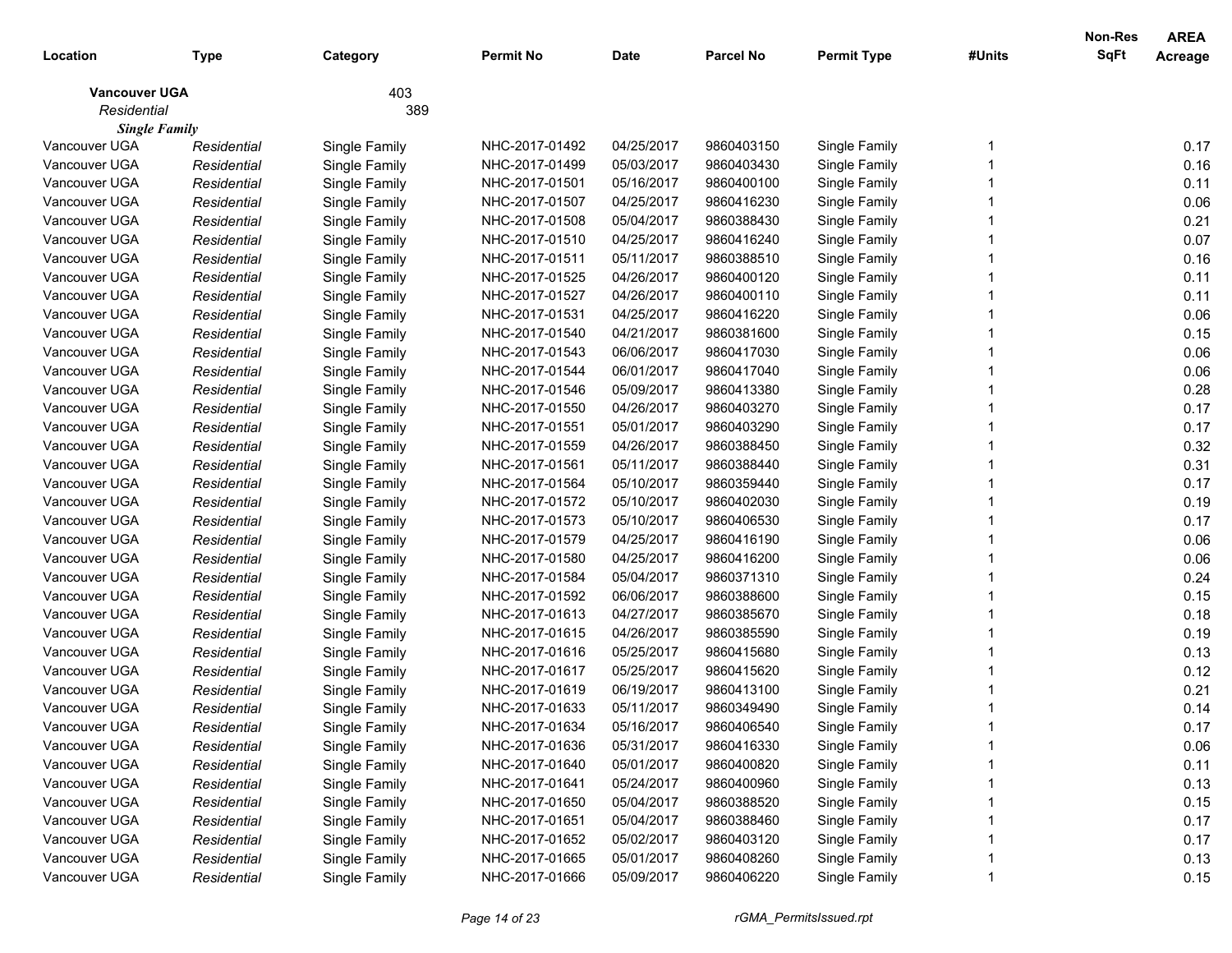|                      |             |               |                |             |                  |                    |        | Non-Res     | <b>AREA</b> |
|----------------------|-------------|---------------|----------------|-------------|------------------|--------------------|--------|-------------|-------------|
| Location             | <b>Type</b> | Category      | Permit No      | <b>Date</b> | <b>Parcel No</b> | <b>Permit Type</b> | #Units | <b>SqFt</b> | Acreage     |
| <b>Vancouver UGA</b> |             | 403           |                |             |                  |                    |        |             |             |
| Residential          |             | 389           |                |             |                  |                    |        |             |             |
| <b>Single Family</b> |             |               |                |             |                  |                    |        |             |             |
| Vancouver UGA        | Residential | Single Family | NHC-2017-01667 | 05/05/2017  | 9860406350       | Single Family      |        |             | 0.18        |
| Vancouver UGA        | Residential | Single Family | NHC-2017-01676 | 06/15/2017  | 9860388610       | Single Family      |        |             | 0.15        |
| Vancouver UGA        | Residential | Single Family | NHC-2017-01677 | 05/18/2017  | 9860401890       | Single Family      |        |             | 0.23        |
| Vancouver UGA        | Residential | Single Family | NHC-2017-01678 | 05/11/2017  | 9860388620       | Single Family      |        |             | 0.17        |
| Vancouver UGA        | Residential | Single Family | NHC-2017-01679 | 05/18/2017  | 9860401910       | Single Family      |        |             | 0.19        |
| Vancouver UGA        | Residential | Single Family | NHC-2017-01699 | 05/12/2017  | 9860416300       | Single Family      |        |             | 0.07        |
| Vancouver UGA        | Residential | Single Family | NHC-2017-01700 | 05/12/2017  | 9860416310       | Single Family      |        |             | 0.08        |
| Vancouver UGA        | Residential | Single Family | NHC-2017-01702 | 06/26/2017  | 1002712240       | Single Family      |        |             | 0.18        |
| Vancouver UGA        | Residential | Single Family | NHC-2017-01706 | 05/02/2017  | 9860377200       | Single Family      |        |             | 0.09        |
| Vancouver UGA        | Residential | Single Family | NHC-2017-01707 | 05/11/2017  | 9860400130       | Single Family      |        |             | 0.11        |
| Vancouver UGA        | Residential | Single Family | NHC-2017-01708 | 05/11/2017  | 9860400170       | Single Family      |        |             | 0.11        |
| Vancouver UGA        | Residential | Single Family | NHC-2017-01721 | 05/10/2017  | 9860400910       | Single Family      |        |             | 0.11        |
| Vancouver UGA        | Residential | Single Family | NHC-2017-01728 | 05/18/2017  | 9860388260       | Single Family      |        |             | 0.19        |
| Vancouver UGA        | Residential | Single Family | NHC-2017-01740 | 06/01/2017  | 9860389660       | Single Family      |        |             | 0.12        |
| Vancouver UGA        | Residential | Single Family | NHC-2017-01741 | 06/08/2017  | 9860409620       | Single Family      |        |             | 0.19        |
| Vancouver UGA        | Residential | Single Family | NHC-2017-01746 | 05/18/2017  | 9860388280       | Single Family      |        |             | 0.17        |
| Vancouver UGA        | Residential | Single Family | NHC-2017-01748 | 05/05/2017  | 9860400430       | Single Family      |        |             | 0.11        |
| Vancouver UGA        | Residential | Single Family | NHC-2017-01753 | 05/12/2017  | 9860416340       | Single Family      |        |             | 0.06        |
| Vancouver UGA        | Residential | Single Family | NHC-2017-01755 | 05/12/2017  | 9860416160       | Single Family      |        |             | 0.06        |
| Vancouver UGA        | Residential | Single Family | NHC-2017-01756 | 06/06/2017  | 9860415740       | Single Family      |        |             | 0.12        |
| Vancouver UGA        | Residential | Single Family | NHC-2017-01767 | 05/05/2017  | 9860406340       | Single Family      |        |             | 0.17        |
| Vancouver UGA        | Residential | Single Family | NHC-2017-01769 | 06/28/2017  | 9860416180       | Single Family      |        |             | 0.06        |
| Vancouver UGA        | Residential | Single Family | NHC-2017-01770 | 06/20/2017  | 9860416170       | Single Family      |        |             | 0.06        |
| Vancouver UGA        | Residential | Single Family | NHC-2017-01772 | 05/05/2017  | 9860408130       | Single Family      |        |             | 0.15        |
| Vancouver UGA        | Residential | Single Family | NHC-2017-01777 | 05/08/2017  | 9860393880       | Single Family      |        |             | 0.06        |
| Vancouver UGA        | Residential | Single Family | NHC-2017-01778 | 05/24/2017  | 9860400790       | Single Family      |        |             | 0.13        |
| Vancouver UGA        | Residential | Single Family | NHC-2017-01779 | 05/08/2017  | 9860393890       | Single Family      |        |             | 0.06        |
| Vancouver UGA        | Residential | Single Family | NHC-2017-01780 | 06/12/2017  | 9860400260       | Single Family      |        |             | 0.12        |
| Vancouver UGA        | Residential | Single Family | NHC-2017-01782 | 06/07/2017  | 9860400920       | Single Family      |        |             | 0.13        |
| Vancouver UGA        | Residential | Single Family | NHC-2017-01789 | 06/13/2017  | 9860403230       | Single Family      |        |             | 0.17        |
| Vancouver UGA        | Residential | Single Family | NHC-2017-01795 | 05/24/2017  | 9860403100       | Single Family      |        |             | 0.17        |
| Vancouver UGA        | Residential | Single Family | NHC-2017-01803 | 06/09/2017  | 9860408540       | Single Family      |        |             | 0.15        |
| Vancouver UGA        | Residential | Single Family | NHC-2017-01809 | 06/01/2017  | 9860413250       | Single Family      |        |             | 0.21        |
| Vancouver UGA        | Residential | Single Family | NHC-2017-01817 | 05/24/2017  | 9860403250       | Single Family      |        |             | 0.18        |
| Vancouver UGA        | Residential | Single Family | NHC-2017-01818 | 06/14/2017  | 9860391520       | Single Family      |        |             | 0.18        |
| Vancouver UGA        | Residential | Single Family | NHC-2017-01826 | 06/20/2017  | 9860416150       | Single Family      |        |             | 0.06        |
| Vancouver UGA        | Residential | Single Family | NHC-2017-01827 | 05/24/2017  | 9860416350       | Single Family      |        |             | 0.06        |
| Vancouver UGA        | Residential | Single Family | NHC-2017-01835 | 06/29/2017  | 9860392430       | Single Family      |        |             | 0.20        |
| Vancouver UGA        | Residential | Single Family | NHC-2017-01837 | 05/11/2017  | 9860392420       | Single Family      |        |             | 0.17        |
| Vancouver UGA        | Residential | Single Family | NHC-2017-01838 | 05/11/2017  | 9860392220       | Single Family      |        |             | 0.19        |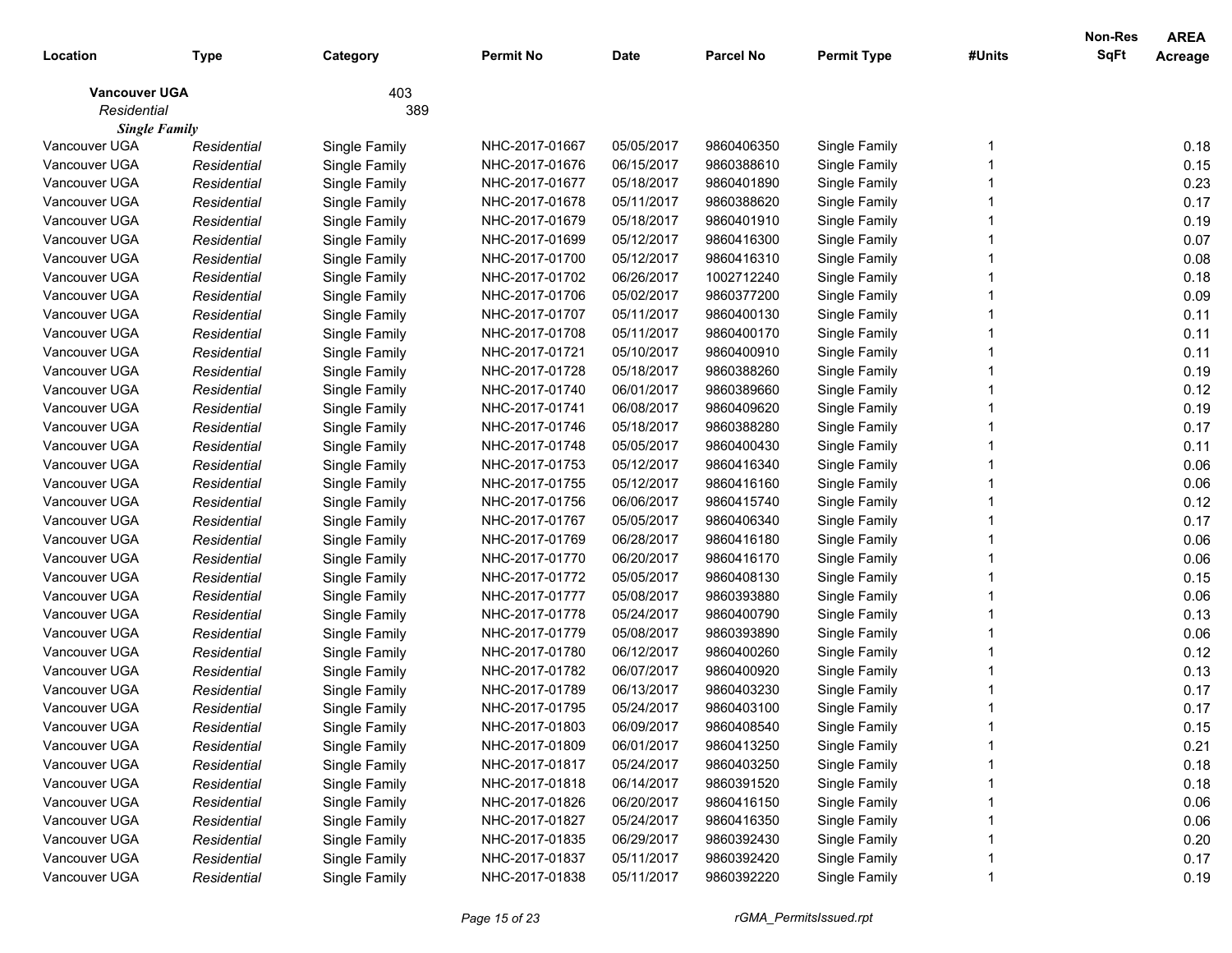|                      |             |               |                |             |                  |                    |        | Non-Res     | <b>AREA</b> |
|----------------------|-------------|---------------|----------------|-------------|------------------|--------------------|--------|-------------|-------------|
| Location             | Type        | Category      | Permit No      | <b>Date</b> | <b>Parcel No</b> | <b>Permit Type</b> | #Units | <b>SqFt</b> | Acreage     |
| <b>Vancouver UGA</b> |             | 403           |                |             |                  |                    |        |             |             |
| Residential          |             | 389           |                |             |                  |                    |        |             |             |
| <b>Single Family</b> |             |               |                |             |                  |                    |        |             |             |
| Vancouver UGA        | Residential | Single Family | NHC-2017-01844 | 06/14/2017  | 9860415640       | Single Family      |        |             | 0.12        |
| Vancouver UGA        | Residential | Single Family | NHC-2017-01845 | 06/15/2017  | 9860406310       | Single Family      |        |             | 0.17        |
| Vancouver UGA        | Residential | Single Family | NHC-2017-01847 | 06/06/2017  | 9860388470       | Single Family      |        |             | 0.16        |
| Vancouver UGA        | Residential | Single Family | NHC-2017-01858 | 05/12/2017  | 9860416360       | Single Family      |        |             | 0.06        |
| Vancouver UGA        | Residential | Single Family | NHC-2017-01861 | 06/26/2017  | 9860417420       | Single Family      |        |             | 0.24        |
| Vancouver UGA        | Residential | Single Family | NHC-2017-01862 | 06/06/2017  | 9860385490       | Single Family      |        |             | 0.18        |
| Vancouver UGA        | Residential | Single Family | NHC-2017-01865 | 06/06/2017  | 9860417500       | Single Family      |        |             | 0.24        |
| Vancouver UGA        | Residential | Single Family | NHC-2017-01866 | 06/08/2017  | 9860377250       | Single Family      |        |             | 0.09        |
| Vancouver UGA        | Residential | Single Family | NHC-2017-01867 | 06/08/2017  | 9860401270       | Single Family      |        |             | 0.15        |
| Vancouver UGA        | Residential | Single Family | NHC-2017-01878 | 06/08/2017  | 9860417920       | Single Family      |        |             | 0.16        |
| Vancouver UGA        | Residential | Single Family | NHC-2017-01879 | 06/06/2017  | 9860417910       | Single Family      |        |             | 0.23        |
| Vancouver UGA        | Residential | Single Family | NHC-2017-01902 | 05/23/2017  | 9860406760       | Single Family      |        |             | 0.18        |
| Vancouver UGA        | Residential | Single Family | NHC-2017-01903 | 06/23/2017  | 9860406520       | Single Family      |        |             | 0.18        |
| Vancouver UGA        | Residential | Single Family | NHC-2017-01908 | 05/15/2017  | 9860417650       | Single Family      |        |             | 0.16        |
| Vancouver UGA        | Residential | Single Family | NHC-2017-01910 | 06/15/2017  | 9860417660       | Single Family      |        |             | 0.16        |
| Vancouver UGA        | Residential | Single Family | NHC-2017-01918 | 05/24/2017  | 9860400950       | Single Family      |        |             | 0.11        |
| Vancouver UGA        | Residential | Single Family | NHC-2017-01924 | 06/15/2017  | 9860406290       | Single Family      |        |             | 0.17        |
| Vancouver UGA        | Residential | Single Family | NHC-2017-01926 | 06/28/2017  | 9860418320       | Single Family      |        |             | 0.08        |
| Vancouver UGA        | Residential | Single Family | NHC-2017-01930 | 05/17/2017  | 9860418310       | Single Family      |        |             | 0.08        |
| Vancouver UGA        | Residential | Single Family | NHC-2017-01937 | 06/22/2017  | 9860388250       | Single Family      |        |             | 0.17        |
| Vancouver UGA        | Residential | Single Family | NHC-2017-01938 | 06/30/2017  | 9860403450       | Single Family      |        |             | 0.16        |
| Vancouver UGA        | Residential | Single Family | NHC-2017-01940 | 06/28/2017  | 9860403490       | Single Family      |        |             | 0.12        |
| Vancouver UGA        | Residential | Single Family | NHC-2017-01942 | 06/08/2017  | 9860417530       | Single Family      |        |             | 0.23        |
| Vancouver UGA        | Residential | Single Family | NHC-2017-01948 | 06/01/2017  | 9860408740       | Single Family      |        |             | 0.15        |
| Vancouver UGA        | Residential | Single Family | NHC-2017-01949 | 05/31/2017  | 9860415630       | Single Family      |        |             | 0.12        |
| Vancouver UGA        | Residential | Single Family | NHC-2017-01950 | 05/18/2017  | 9860400590       | Single Family      |        |             | 0.12        |
| Vancouver UGA        | Residential | Single Family | NHC-2017-01969 | 06/19/2017  | 9860417590       | Single Family      |        |             | 0.16        |
| Vancouver UGA        | Residential | Single Family | NHC-2017-01971 | 06/15/2017  | 9860388240       | Single Family      |        |             | 0.16        |
| Vancouver UGA        | Residential | Single Family | NHC-2017-01986 | 06/06/2017  | 9860417390       | Single Family      |        |             | 0.18        |
| Vancouver UGA        | Residential | Single Family | NHC-2017-01987 | 06/19/2017  | 9860418360       | Single Family      |        |             | 0.06        |
| Vancouver UGA        | Residential | Single Family | NHC-2017-01988 | 06/19/2017  | 9860418370       | Single Family      |        |             | 0.06        |
| Vancouver UGA        | Residential | Single Family | NHC-2017-01991 | 06/09/2017  | 9860417490       | Single Family      |        |             | 0.24        |
| Vancouver UGA        | Residential | Single Family | NHC-2017-02012 | 06/19/2017  | 9860418390       | Single Family      |        |             | 0.06        |
| Vancouver UGA        | Residential | Single Family | NHC-2017-02017 | 05/24/2017  | 9860400860       | Single Family      |        |             | 0.11        |
| Vancouver UGA        | Residential | Single Family | NHC-2017-02018 | 06/15/2017  | 9860388230       | Single Family      |        |             | 0.16        |
| Vancouver UGA        | Residential | Single Family | NHC-2017-02036 | 06/06/2017  | 9860415660       | Single Family      |        |             | 0.13        |
| Vancouver UGA        | Residential | Single Family | NHC-2017-02042 | 06/01/2017  | 9860408080       | Single Family      |        |             | 0.15        |
| Vancouver UGA        | Residential | Single Family | NHC-2017-02051 | 06/23/2017  | 9860418400       | Single Family      |        |             | 0.07        |
| Vancouver UGA        | Residential | Single Family | NHC-2017-02062 | 06/08/2017  | 9860415700       | Single Family      |        |             | 0.13        |
| Vancouver UGA        | Residential | Single Family | NHC-2017-02063 | 06/02/2017  | 9860409190       | Single Family      |        |             | 0.18        |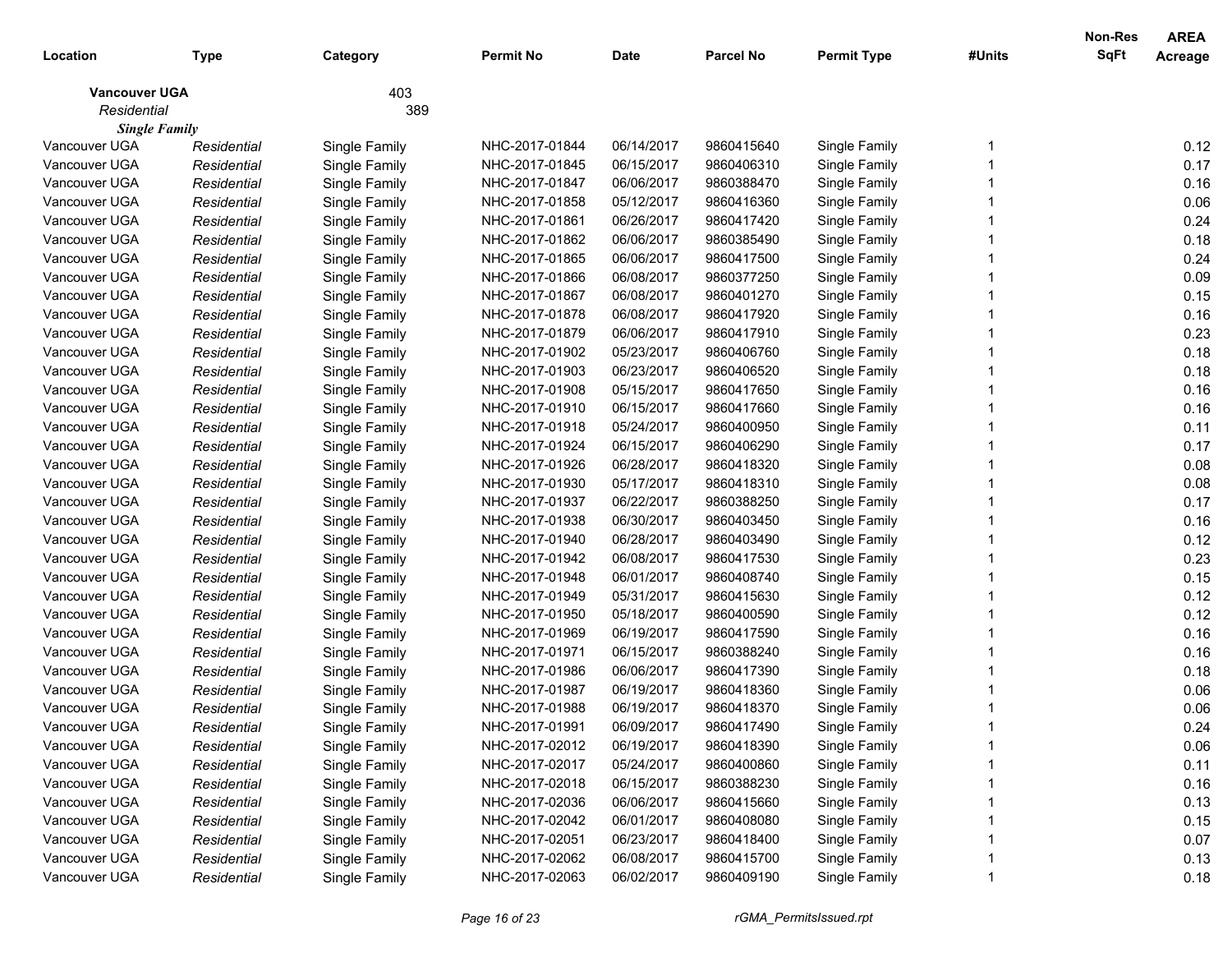|                      |             |               |                |             |                  |                    |        | Non-Res     | <b>AREA</b> |
|----------------------|-------------|---------------|----------------|-------------|------------------|--------------------|--------|-------------|-------------|
| Location             | <b>Type</b> | Category      | Permit No      | <b>Date</b> | <b>Parcel No</b> | <b>Permit Type</b> | #Units | <b>SqFt</b> | Acreage     |
| <b>Vancouver UGA</b> |             | 403           |                |             |                  |                    |        |             |             |
| Residential          |             | 389           |                |             |                  |                    |        |             |             |
| <b>Single Family</b> |             |               |                |             |                  |                    |        |             |             |
| Vancouver UGA        | Residential | Single Family | NHC-2017-02076 | 06/08/2017  | 9860415650       | Single Family      |        |             | 0.12        |
| Vancouver UGA        | Residential | Single Family | NHC-2017-02078 | 06/23/2017  | 9860406200       | Single Family      |        |             | 0.15        |
| Vancouver UGA        | Residential | Single Family | NHC-2017-02083 | 05/31/2017  | 9860406680       | Single Family      |        |             | 0.17        |
| Vancouver UGA        | Residential | Single Family | NHC-2017-02095 | 06/06/2017  | 9860417380       | Single Family      |        |             | 0.17        |
| Vancouver UGA        | Residential | Single Family | NHC-2017-02096 | 06/08/2017  | 9860417560       | Single Family      |        |             | 0.19        |
| Vancouver UGA        | Residential | Single Family | NHC-2017-02100 | 06/13/2017  | 9860418410       | Single Family      |        |             | 0.06        |
| Vancouver UGA        | Residential | Single Family | NHC-2017-02109 | 05/30/2017  | 9860417860       | Single Family      |        |             | 0.16        |
| Vancouver UGA        | Residential | Single Family | NHC-2017-02112 | 05/30/2017  | 9860417850       | Single Family      |        |             | 0.16        |
| Vancouver UGA        | Residential | Single Family | NHC-2017-02121 | 06/13/2017  | 9860403310       | Single Family      |        |             | 0.17        |
| Vancouver UGA        | Residential | Single Family | NHC-2017-02123 | 06/09/2017  | 9860408490       | Single Family      |        |             | 0.20        |
| Vancouver UGA        | Residential | Single Family | NHC-2017-02129 | 06/05/2017  | 9860338240       | Single Family      |        |             | 0.16        |
| Vancouver UGA        | Residential | Single Family | NHC-2017-02134 | 06/02/2017  | 9860417820       | Single Family      |        |             | 0.21        |
| Vancouver UGA        | Residential | Single Family | NHC-2017-02137 | 06/02/2017  | 9860417840       | Single Family      |        |             | 0.18        |
| Vancouver UGA        | Residential | Single Family | NHC-2017-02144 | 06/09/2017  | 9860378120       | Single Family      |        |             | 0.07        |
| Vancouver UGA        | Residential | Single Family | NHC-2017-02148 | 06/19/2017  | 9860392840       | Single Family      |        |             | 0.17        |
| Vancouver UGA        | Residential | Single Family | NHC-2017-02152 | 06/20/2017  | 9860392710       | Single Family      |        |             | 0.14        |
| Vancouver UGA        | Residential | Single Family | NHC-2017-02176 | 05/30/2017  | 9860419680       | Single Family      |        |             | 0.17        |
| Vancouver UGA        | Residential | Single Family | NHC-2017-02177 | 06/20/2017  | 9860408730       | Single Family      |        |             | 0.19        |
| Vancouver UGA        | Residential | Single Family | NHC-2017-02178 | 06/20/2017  | 9860409200       | Single Family      |        |             | 0.17        |
| Vancouver UGA        | Residential | Single Family | NHC-2017-02180 | 06/15/2017  | 9860417810       | Single Family      |        |             | 0.21        |
| Vancouver UGA        | Residential | Single Family | NHC-2017-02182 | 06/15/2017  | 9860417830       | Single Family      |        |             | 0.23        |
| Vancouver UGA        | Residential | Single Family | NHC-2017-02187 | 06/01/2017  | 9860418540       | Single Family      |        |             | 0.13        |
| Vancouver UGA        | Residential | Single Family | NHC-2017-02210 | 06/01/2017  | 9860419720       | Single Family      |        |             | 0.18        |
| Vancouver UGA        | Residential | Single Family | NHC-2017-02212 | 06/08/2017  | 9860419420       | Single Family      |        |             | 0.17        |
| Vancouver UGA        | Residential | Single Family | NHC-2017-02215 | 06/21/2017  | 9860389580       | Single Family      |        |             | 0.13        |
| Vancouver UGA        | Residential | Single Family | NHC-2017-02224 | 06/07/2017  | 9860418550       | Single Family      |        |             | 0.13        |
| Vancouver UGA        | Residential | Single Family | NHC-2017-02229 | 06/22/2017  | 9860417800       | Single Family      |        |             | 0.21        |
| Vancouver UGA        | Residential | Single Family | NHC-2017-02245 | 06/07/2017  | 9860416370       | Single Family      |        |             | 0.06        |
| Vancouver UGA        | Residential | Single Family | NHC-2017-02248 | 06/01/2017  | 9860417280       | Single Family      |        |             | 0.07        |
| Vancouver UGA        | Residential | Single Family | NHC-2017-02250 | 06/01/2017  | 9860418560       | Single Family      |        |             | 0.13        |
| Vancouver UGA        | Residential | Single Family | NHC-2017-02268 | 06/16/2017  | 9860418200       | Single Family      |        |             | 0.22        |
| Vancouver UGA        | Residential | Single Family | NHC-2017-02270 | 06/16/2017  | 9860418190       | Single Family      |        |             | 0.17        |
| Vancouver UGA        | Residential | Single Family | NHC-2017-02295 | 06/29/2017  | 9860402020       | Single Family      |        |             | 0.19        |
| Vancouver UGA        | Residential | Single Family | NHC-2017-02297 | 06/29/2017  | 9860393900       | Single Family      |        |             | 0.06        |
| Vancouver UGA        | Residential | Single Family | NHC-2017-02298 | 06/29/2017  | 9860393910       | Single Family      |        |             | 0.06        |
| Vancouver UGA        | Residential | Single Family | NHC-2017-02299 | 06/29/2017  | 9860393920       | Single Family      |        |             | 0.06        |
| Vancouver UGA        | Residential | Single Family | NHC-2017-02300 | 06/29/2017  | 9860393930       | Single Family      |        |             | 0.08        |
| Vancouver UGA        | Residential | Single Family | NHC-2017-02338 | 06/08/2017  | 9860378130       | Single Family      |        |             | 0.06        |
| Vancouver UGA        | Residential | Single Family | NHC-2017-02358 | 06/14/2017  | 9860418920       | Single Family      |        |             | 0.12        |
| Vancouver UGA        | Residential | Single Family | NHC-2017-02361 | 06/14/2017  | 9860418930       | Single Family      |        |             | 0.11        |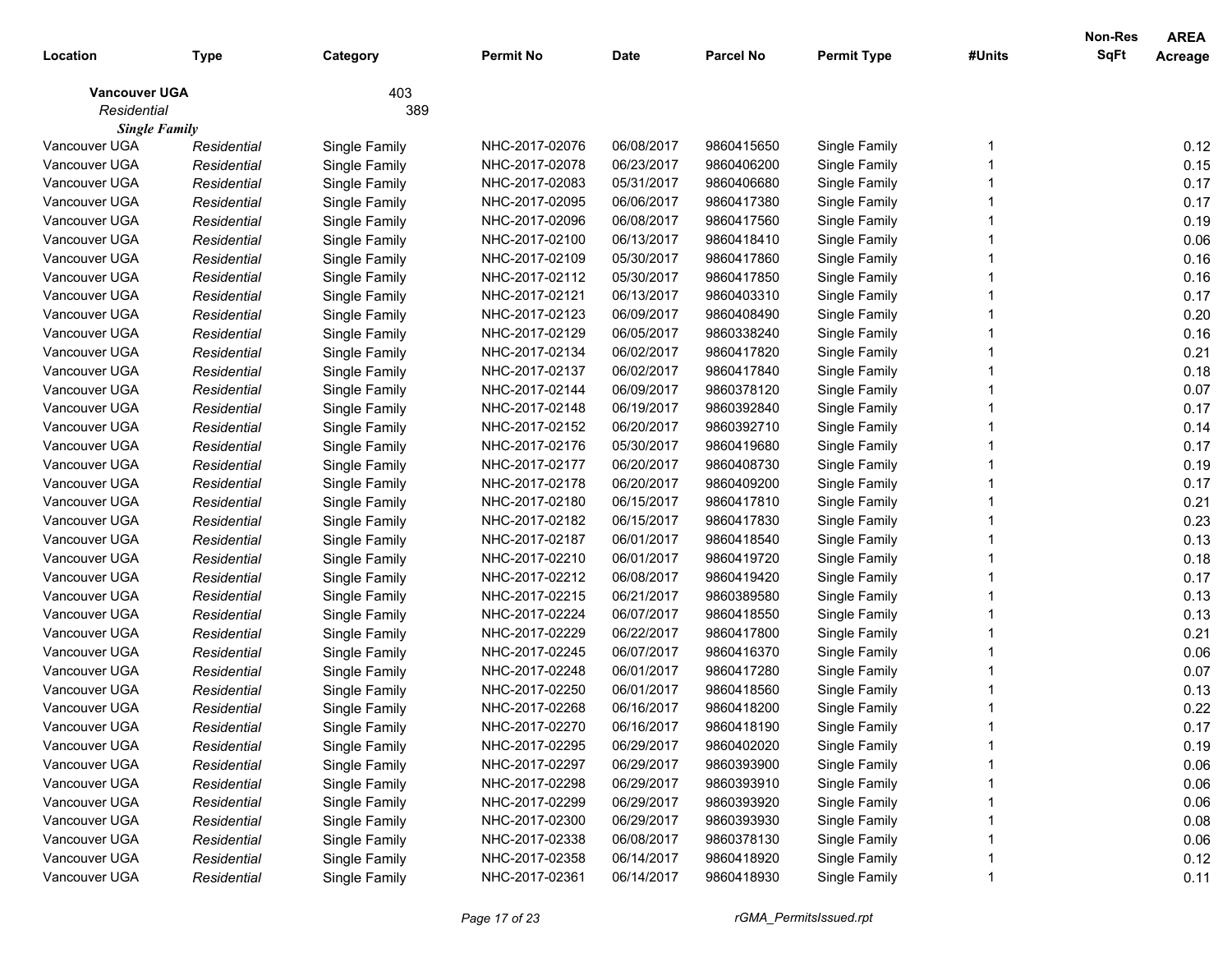|                      |             |               |                |             |                  |                    |        | Non-Res     | <b>AREA</b> |
|----------------------|-------------|---------------|----------------|-------------|------------------|--------------------|--------|-------------|-------------|
| Location             | Type        | Category      | Permit No      | <b>Date</b> | <b>Parcel No</b> | <b>Permit Type</b> | #Units | <b>SqFt</b> | Acreage     |
| <b>Vancouver UGA</b> |             | 403           |                |             |                  |                    |        |             |             |
| Residential          |             | 389           |                |             |                  |                    |        |             |             |
| <b>Single Family</b> |             |               |                |             |                  |                    |        |             |             |
| Vancouver UGA        | Residential | Single Family | NHC-2017-02364 | 06/15/2017  | 9860418900       | Single Family      |        |             | 0.11        |
| Vancouver UGA        | Residential | Single Family | NHC-2017-02365 | 06/16/2017  | 9860418910       | Single Family      |        |             | 0.11        |
| Vancouver UGA        | Residential | Single Family | NHC-2017-02367 | 06/16/2017  | 9860418890       | Single Family      |        |             | 0.10        |
| Vancouver UGA        | Residential | Single Family | NHC-2017-02369 | 06/16/2017  | 9860400970       | Single Family      |        |             | 0.11        |
| Vancouver UGA        | Residential | Single Family | NHC-2017-02389 | 06/23/2017  | 9860416690       | Single Family      |        |             | 0.07        |
| Vancouver UGA        | Residential | Single Family | NHC-2017-02414 | 06/13/2017  | 9860416670       | Single Family      |        |             | 0.06        |
| Vancouver UGA        | Residential | Single Family | NHC-2017-02418 | 06/14/2017  | 9860416380       | Single Family      |        |             | 0.08        |
| Vancouver UGA        | Residential | Single Family | NHC-2017-02422 | 06/29/2017  | 9860417990       | Single Family      |        |             | 0.18        |
| Vancouver UGA        | Residential | Single Family | NHC-2017-02425 | 06/16/2017  | 9860417790       | Single Family      |        |             | 0.21        |
| Vancouver UGA        | Residential | Single Family | NHC-2017-02429 | 06/19/2017  | 9860417480       | Single Family      |        |             | 0.24        |
| Vancouver UGA        | Residential | Single Family | NHC-2017-02438 | 06/12/2017  | 9860417440       | Single Family      |        |             | 0.19        |
| Vancouver UGA        | Residential | Single Family | NHC-2017-02441 | 06/29/2017  | 9860415670       | Single Family      |        |             | 0.13        |
| Vancouver UGA        | Residential | Single Family | NHC-2017-02445 | 06/22/2017  | 9860417890       | Single Family      |        |             | 0.21        |
| Vancouver UGA        | Residential | Single Family | NHC-2017-02454 | 06/22/2017  | 9860403200       | Single Family      |        |             | 0.18        |
| Vancouver UGA        | Residential | Single Family | NHC-2017-02464 | 06/13/2017  | 9860400420       | Single Family      |        |             | 0.11        |
| Vancouver UGA        | Residential | Single Family | NHC-2017-02465 | 06/13/2017  | 9860400450       | Single Family      |        |             | 0.12        |
| Vancouver UGA        | Residential | Single Family | NHC-2017-02469 | 06/30/2017  | 9860408190       | Single Family      |        |             | 0.14        |
| Vancouver UGA        | Residential | Single Family | NHC-2017-02470 | 06/30/2017  | 9860408090       | Single Family      |        |             | 0.15        |
| Vancouver UGA        | Residential | Single Family | NHC-2017-02506 | 06/16/2017  | 9860407980       | Single Family      |        |             | 0.13        |
| Vancouver UGA        | Residential | Single Family | NHC-2017-02515 | 06/16/2017  | 9860407990       | Single Family      |        |             | 0.13        |
| Vancouver UGA        | Residential | Single Family | NHC-2017-02516 | 06/20/2017  | 9860400180       | Single Family      |        |             | 0.11        |
| Vancouver UGA        | Residential | Single Family | NHC-2017-02527 | 06/19/2017  | 9860403240       | Single Family      |        |             | 0.17        |
| Vancouver UGA        | Residential | Single Family | NHC-2017-02563 | 06/26/2017  | 9860403260       | Single Family      |        |             | 0.18        |
| Vancouver UGA        | Residential | Single Family | NHC-2017-02601 | 06/23/2017  | 9860385830       | Single Family      |        |             | 0.18        |
| Vancouver UGA        | Residential | Single Family | NHC-2017-02603 | 06/23/2017  | 9860417520       | Single Family      |        |             | 0.19        |
| Vancouver UGA        | Residential | Single Family | NHC-2017-02610 | 06/29/2017  | 9860417550       | Single Family      |        |             | 0.20        |
| Vancouver UGA        | Residential | Single Family | NHC-2017-02636 | 06/22/2017  | 9860418870       | Single Family      |        |             | 0.11        |
| Vancouver UGA        | Residential | Single Family | NHC-2017-02643 | 06/23/2017  | 9860418860       | Single Family      |        |             | 0.10        |
| Vancouver UGA        | Residential | Single Family | NHC-2017-02667 | 06/23/2017  | 9860417540       | Single Family      |        |             | 0.21        |
| Vancouver UGA        | Residential | Single Family | NHC-2017-02673 | 06/22/2017  | 9860419310       | Single Family      |        |             | 0.12        |
| Vancouver UGA        | Residential | Single Family | NHC-2017-02679 | 06/23/2017  | 9860406690       | Single Family      |        |             | 0.17        |
| Vancouver UGA        | Residential | Single Family | NHC-2017-02703 | 06/29/2017  | 9860400880       | Single Family      |        |             | 0.12        |
| Vancouver UGA        | Residential | Single Family | NHC-2017-02734 | 06/29/2017  | 9860408230       | Single Family      |        |             | 0.13        |
| Vancouver UGA        | Residential | Single Family | NHC-2017-02777 | 06/27/2017  | 9860406780       | Single Family      |        |             | 0.17        |
| Vancouver UGA        | Residential | Single Family | NHC-2017-02778 | 06/27/2017  | 9860406670       | Single Family      |        |             | 0.17        |
| Vancouver UGA        | Residential | Single Family | NHC-2017-02809 | 06/29/2017  | 9860408770       | Single Family      |        |             | 0.15        |
| Vancouver UGA        | Residential | Single Family | SFR2016-01314  | 05/17/2017  | 9860418330       | Single Family      |        |             | 0.06        |
| Vancouver UGA        | Residential | Single Family | SFR2017-00007  | 06/28/2017  | 1542510000       | Single Family      |        |             | 0.80        |
| Vancouver UGA        | Residential | Single Family | SFR2017-00030  | 05/19/2017  | 9860320420       | Single Family      |        |             | 0.19        |
| Vancouver UGA        | Residential | Single Family | SFR2017-00035  | 04/21/2017  | 1539940000       | Single Family      |        |             | 0.14        |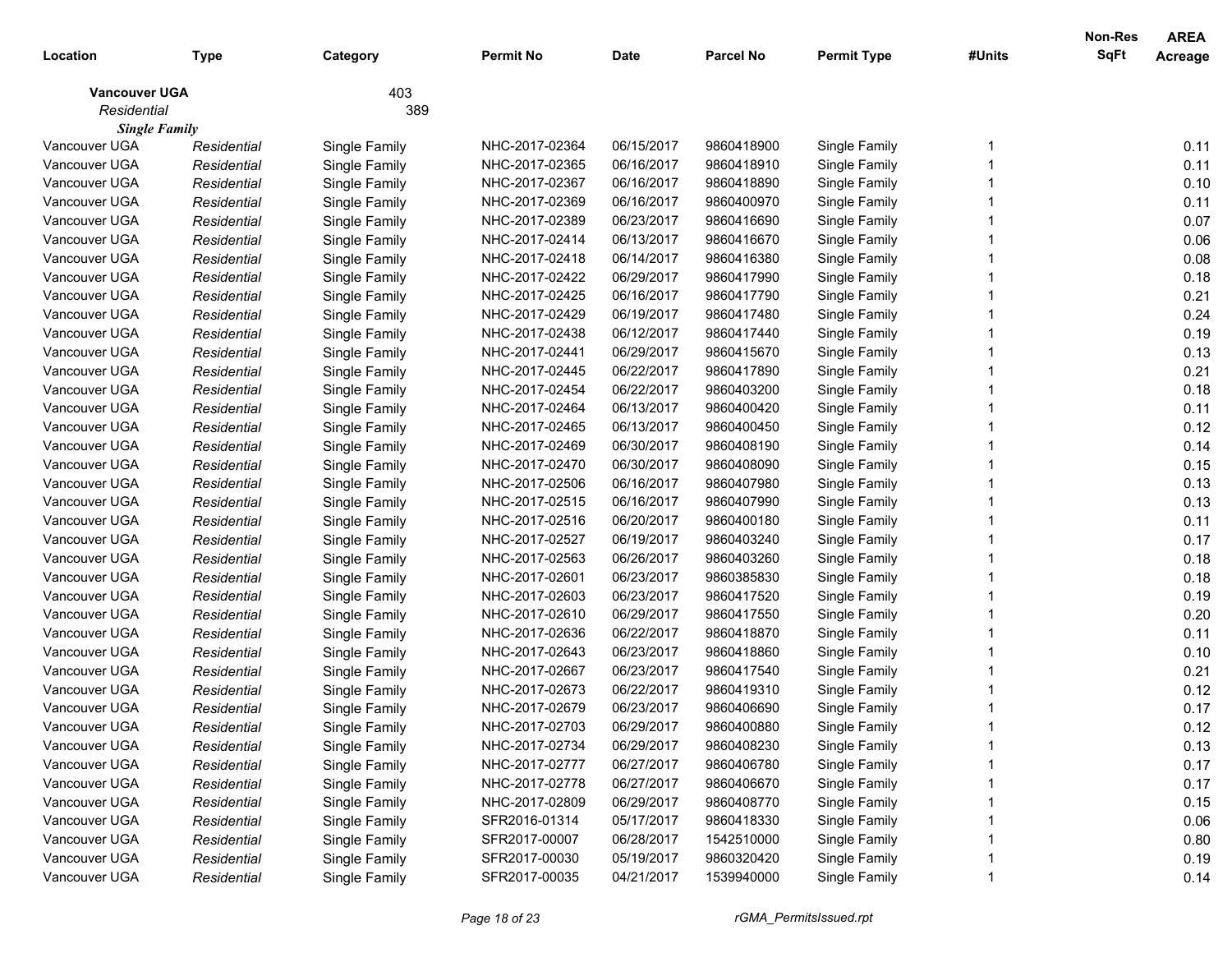| Location                              | <b>Type</b> | Category      | <b>Permit No</b> | <b>Date</b> | <b>Parcel No</b> | <b>Permit Type</b>      | #Units | <b>Non-Res</b><br><b>SqFt</b> | <b>AREA</b><br>Acreage |
|---------------------------------------|-------------|---------------|------------------|-------------|------------------|-------------------------|--------|-------------------------------|------------------------|
| <b>Vancouver UGA</b><br>Residential   |             | 403<br>389    |                  |             |                  |                         |        |                               |                        |
| <b>Single Family</b><br>Vancouver UGA | Residential | Single Family | SFR2017-00046    | 04/21/2017  | 1993520000       | Single Family           | 372    | <b>Total Single Family</b>    | 0.20                   |
|                                       |             |               |                  |             |                  | Vancouver UGA Sub Total | 445    | 64,360                        |                        |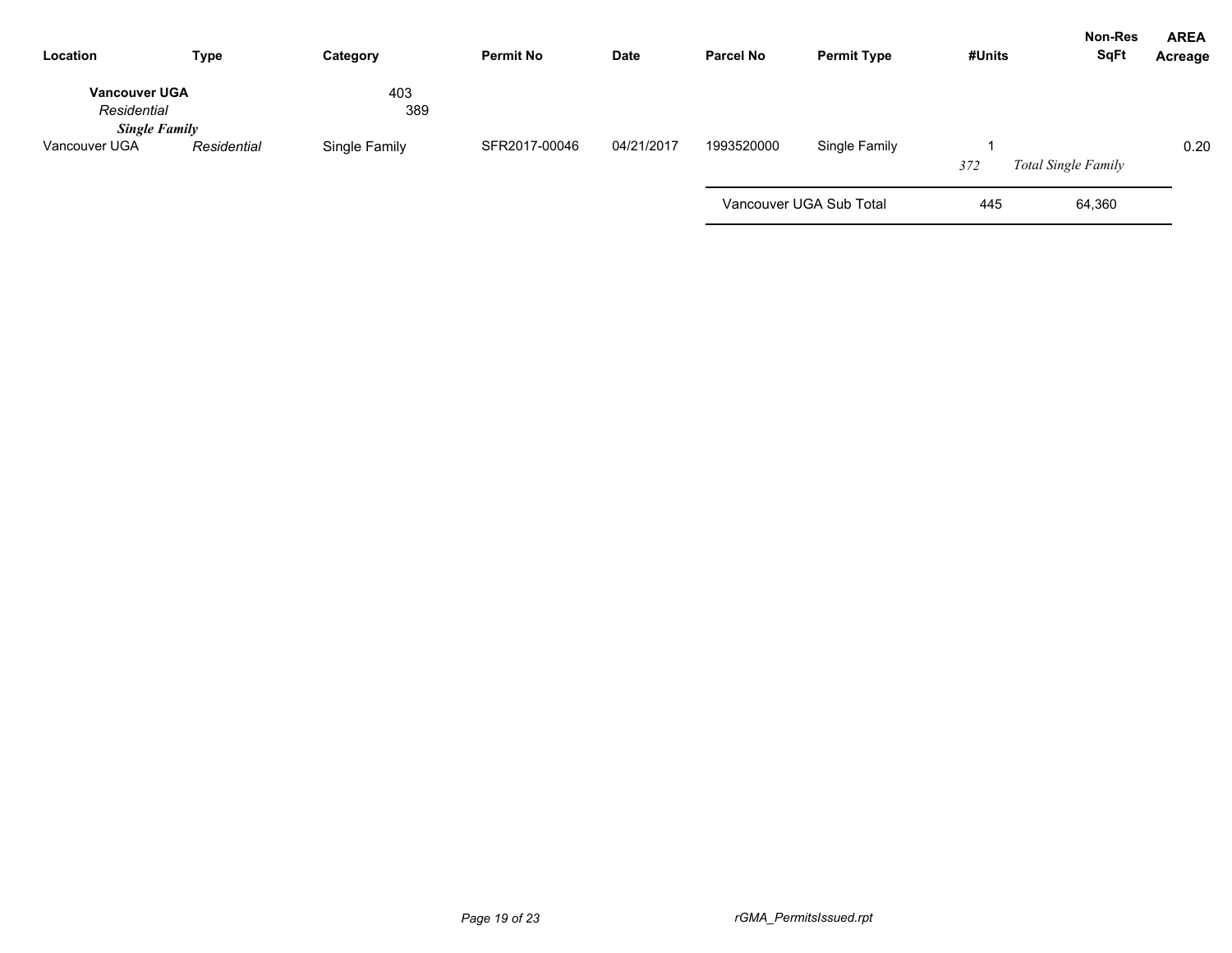| Location                            | <b>Type</b>            | Category                | <b>Permit No</b> | <b>Date</b> | <b>Parcel No</b>    | <b>Permit Type</b>      | #Units         | Non-Res<br><b>SqFt</b> | <b>AREA</b><br>Acreage |
|-------------------------------------|------------------------|-------------------------|------------------|-------------|---------------------|-------------------------|----------------|------------------------|------------------------|
| Washougal                           |                        | 30                      |                  |             |                     |                         |                |                        |                        |
| Non-Residential                     |                        |                         |                  |             |                     |                         |                |                        |                        |
| Washougal                           | <b>Non-Residential</b> | <b>Other Commercial</b> | 17050005         | 06/05/2017  | 0710780710          | <b>Other Commercial</b> |                | 840                    | 8.24                   |
| Residential<br><b>Single Family</b> |                        | 29                      |                  |             |                     |                         |                | 840.00                 |                        |
| Washougal                           | Residential            | Single Family           | 16090019         | 04/27/2017  | 1325760340          | Single Family           | $\overline{1}$ |                        | 0.18                   |
| Washougal                           | Residential            | Single Family           | 16100013         | 06/15/2017  | 1323490100          | Single Family           | $\overline{1}$ |                        | 0.08                   |
| Washougal                           | Residential            | Single Family           | 16100014         | 06/15/2017  | 1323490080          | Single Family           | $\overline{1}$ |                        | 0.14                   |
| Washougal                           | Residential            | Single Family           | 16120049         | 04/06/2017  | 9860404210          | Single Family           | $\overline{1}$ |                        | 0.15                   |
| Washougal                           | Residential            | Single Family           | 16120054         | 05/05/2017  | 9860404200          | Single Family           | $\mathbf 1$    |                        | 0.13                   |
| Washougal                           | Residential            | Single Family           | 16120067         | 05/05/2017  | 9860355740          | Single Family           | $\overline{1}$ |                        | 0.14                   |
| Washougal                           | Residential            | Single Family           | 17010005         | 04/06/2017  | 9860404220          | Single Family           | 1              |                        | 0.15                   |
| Washougal                           | Residential            | Single Family           | 17030019         | 05/24/2017  | 1323490900          | Single Family           | 1              |                        | 0.15                   |
| Washougal                           | Residential            | Single Family           | 17030028         | 04/05/2017  | 1311870020          | Single Family           | $\overline{1}$ |                        | 0.23                   |
| Washougal                           | Residential            | Single Family           | 17030043         | 06/15/2017  | 1321650000          | Single Family           | $\overline{1}$ |                        | 0.60                   |
| Washougal                           | Residential            | Single Family           | 17030044         | 04/18/2017  | 9860407050          | Single Family           | $\overline{1}$ |                        | 0.07                   |
| Washougal                           | Residential            | Single Family           | 17030045         | 04/18/2017  | 9860407030          | Single Family           | $\overline{1}$ |                        | 0.07                   |
| Washougal                           | Residential            | Single Family           | 17030072         | 05/08/2017  | 1323490720          | Single Family           | $\mathbf 1$    |                        | 0.15                   |
| Washougal                           | Residential            | Single Family           | 17030086         | 05/01/2017  | 9860406970          | Single Family           | $\mathbf 1$    |                        | 0.07                   |
| Washougal                           | Residential            | Single Family           | 17030094         | 04/25/2017  | 1300560280          | Single Family           | $\overline{1}$ |                        | 0.14                   |
| Washougal                           | Residential            | Single Family           | 17040012         | 05/15/2017  | 1323640000          | Single Family           | $\overline{1}$ |                        | 1.00                   |
| Washougal                           | Residential            | Single Family           | 17040026         | 05/01/2017  | 9860407070          | Single Family           | $\overline{1}$ |                        | 0.07                   |
| Washougal                           | Residential            | Single Family           | 17040027         | 05/08/2017  | 9860406980          | Single Family           | 1              |                        | 0.07                   |
| Washougal                           | Residential            | Single Family           | 17040028         | 05/08/2017  | 9860407080          | Single Family           | 1              |                        | 0.10                   |
| Washougal                           | Residential            | Single Family           | 17040062         | 05/30/2017  | 1323490200          | Single Family           | $\mathbf 1$    |                        | 0.10                   |
| Washougal                           | Residential            | Single Family           | 17040063         | 05/30/2017  | 1323490220          | Single Family           | $\overline{1}$ |                        | 0.07                   |
| Washougal                           | Residential            | Single Family           | 17040064         | 05/30/2017  | 1323490240          | Single Family           | $\overline{1}$ |                        | 0.08                   |
| Washougal                           | Residential            | Single Family           | 17040065         | 05/08/2017  | 1311870460          | Single Family           | $\overline{1}$ |                        | 0.19                   |
| Washougal                           | Residential            | Single Family           | 17040070         | 06/07/2017  | 1311870360          | Single Family           | 1              |                        | 0.18                   |
| Washougal                           | Residential            | Single Family           | 17050026         | 06/13/2017  | 1311870540          | Single Family           | 1              |                        | 0.18                   |
| Washougal                           | Residential            | Single Family           | 17050043         | 05/24/2017  | 1283581760          | Single Family           | $\overline{1}$ |                        | 0.21                   |
| Washougal                           | Residential            | Single Family           | 17050047         | 06/29/2017  | 1311860100          | Single Family           | $\overline{1}$ |                        | 0.20                   |
| Washougal                           | Residential            | Single Family           | 17050099         | 06/29/2017  | 9860406990          | Single Family           | $\mathbf 1$    |                        | 0.07                   |
| Washougal                           | Residential            | Single Family           | 17050103         | 06/29/2017  | 9860406950          | Single Family           | $\overline{1}$ |                        | 0.08                   |
|                                     |                        |                         |                  |             |                     |                         | 29             | Total Single Family    |                        |
|                                     |                        |                         |                  |             | Washougal Sub Total |                         | 29             | 840                    |                        |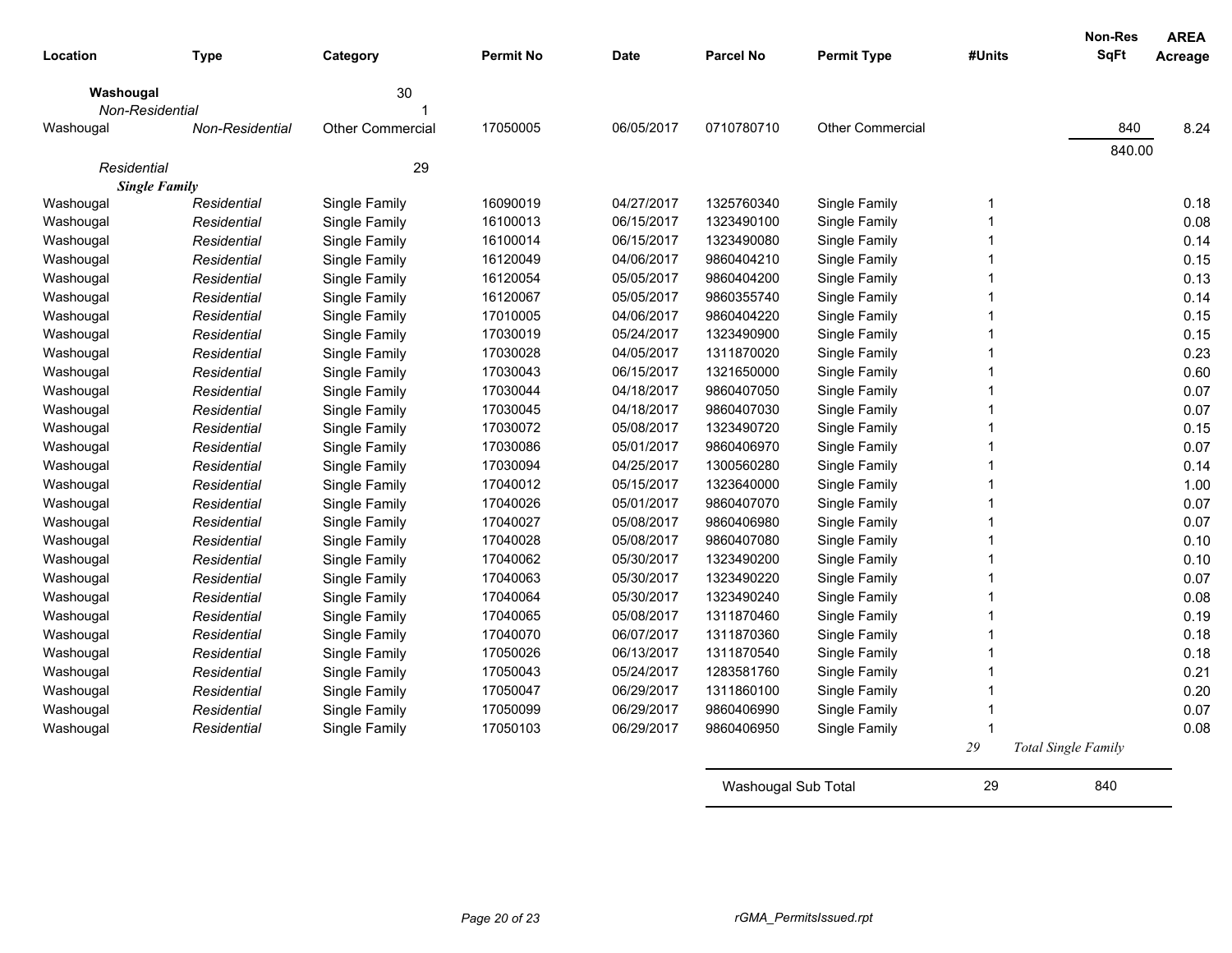| Location                                       | Type            | Category      | <b>Permit No</b> | <b>Date</b> | <b>Parcel No</b> | <b>Permit Type</b> | #Units | <b>Non-Res</b><br><b>SqFt</b> | <b>AREA</b><br>Acreage |
|------------------------------------------------|-----------------|---------------|------------------|-------------|------------------|--------------------|--------|-------------------------------|------------------------|
|                                                |                 |               |                  |             |                  |                    |        |                               |                        |
| <b>Clark County (Rural)</b><br>Non-Residential |                 | 82<br>3       |                  |             |                  |                    |        |                               |                        |
| Clark County (Rural)                           | Non-Residential | Industrial    | COM2015-00311    | 05/12/2017  | 1754790000       | Industrial         |        | 6,000                         | 0.72                   |
| Clark County (Rural)                           | Non-Residential | Institutional | COM2017-00068    | 06/27/2017  | 1341470000       | Institutional      |        | 3,200                         | 24.23                  |
| Clark County (Rural)                           | Non-Residential | Institutional | COM2017-00231    | 06/27/2017  | 1341470000       | Institutional      |        | 800                           | 24.23                  |
|                                                |                 |               |                  |             |                  |                    |        | 10000.00                      |                        |
| Residential                                    |                 | 79            |                  |             |                  |                    |        |                               |                        |
| <b>Single Family</b>                           |                 |               |                  |             |                  |                    |        |                               |                        |
| Clark County (Rural)                           | Residential     | Single Family | NHC-2016-00223   | 04/20/2017  | 1443170070       | Single Family      | -1     |                               | 0.17                   |
| Clark County (Rural)                           | Residential     | Single Family | NHC-2016-00343   | 06/09/2017  | 9860258320       | Single Family      |        |                               | 1.02                   |
| Clark County (Rural)                           | Residential     | Single Family | NHC-2017-00911   | 06/30/2017  | 9860396080       | Single Family      |        |                               | 1.00                   |
| Clark County (Rural)                           | Residential     | Single Family | NHC-2017-00917   | 06/19/2017  | 1409070000       | Single Family      |        |                               | 6.30                   |
| Clark County (Rural)                           | Residential     | Single Family | NHC-2017-00918   | 06/16/2017  | 9860275530       | Single Family      |        |                               | 1.10                   |
| Clark County (Rural)                           | Residential     | Single Family | NHC-2017-00941   | 06/05/2017  | 2296510000       | Single Family      |        |                               | 4.09                   |
| Clark County (Rural)                           | Residential     | Single Family | NHC-2017-00960   | 06/21/2017  | 2792280000       | Single Family      |        |                               | 10.06                  |
| Clark County (Rural)                           | Residential     | Single Family | NHC-2017-01010   | 06/06/2017  | 2313650000       | Single Family      |        |                               | 5.00                   |
| Clark County (Rural)                           | Residential     | Single Family | NHC-2017-01011   | 06/12/2017  | 1303890000       | Single Family      |        |                               | 5.00                   |
| Clark County (Rural)                           | Residential     | Single Family | NHC-2017-01014   | 05/15/2017  | 9860404260       | Single Family      |        |                               | 5.03                   |
| Clark County (Rural)                           | Residential     | Single Family | NHC-2017-01048   | 06/27/2017  | 9860422900       | Single Family      |        |                               | 5.01                   |
| Clark County (Rural)                           | Residential     | Single Family | NHC-2017-01049   | 04/20/2017  | 1607582040       | Single Family      |        |                               | 0.05                   |
| Clark County (Rural)                           | Residential     | Single Family | NHC-2017-01069   | 06/09/2017  | 2059110000       | Single Family      |        |                               | 5.94                   |
| Clark County (Rural)                           | Residential     | Single Family | NHC-2017-01118   | 06/08/2017  | 2174110000       | Single Family      |        |                               | 5.00                   |
| Clark County (Rural)                           | Residential     | Single Family | NHC-2017-01158   | 06/12/2017  | 9860373470       | Single Family      |        |                               | 5.00                   |
| Clark County (Rural)                           | Residential     | Single Family | NHC-2017-01171   | 05/30/2017  | 9860363620       | Single Family      |        |                               | 1.26                   |
| Clark County (Rural)                           | Residential     | Single Family | NHC-2017-01211   | 06/09/2017  | 9860275500       | Single Family      |        |                               | 1.04                   |
| Clark County (Rural)                           | Residential     | Single Family | NHC-2017-01241   | 06/28/2017  | 2260510000       | Single Family      |        |                               | 5.00                   |
| Clark County (Rural)                           | Residential     | Single Family | NHC-2017-01246   | 06/20/2017  | 2768400000       | Single Family      |        |                               | 2.50                   |
| Clark County (Rural)                           | Residential     | Single Family | NHC-2017-01248   | 06/12/2017  | 9860396100       | Single Family      |        |                               | 1.00                   |
| Clark County (Rural)                           | Residential     | Single Family | NHC-2017-01311   | 06/23/2017  | 9860335350       | Single Family      |        |                               | 10.00                  |
| Clark County (Rural)                           | Residential     | Single Family | NHC-2017-01432   | 06/27/2017  | 2351940000       | Single Family      |        |                               | 20.10                  |
| Clark County (Rural)                           | Residential     | Single Family | NHC-2017-01597   | 06/26/2017  | 2565040000       | Single Family      |        |                               | 6.99                   |
| Clark County (Rural)                           | Residential     | Single Family | NHC-2017-01761   | 06/22/2017  | 2070790000       | Single Family      |        |                               | 2.50                   |
| Clark County (Rural)                           | Residential     | Single Family | NHC-2017-01923   | 06/16/2017  | 1955130000       | Single Family      |        |                               | 2.39                   |
| Clark County (Rural)                           | Residential     | Single Family | SFR2016-01274    | 05/10/2017  | 2770610000       | Single Family      |        |                               | 7.35                   |
| Clark County (Rural)                           | Residential     | Single Family | SFR2016-01355    | 05/11/2017  | 1396280000       | Single Family      |        |                               | 5.00                   |
| Clark County (Rural)                           | Residential     | Single Family | SFR2016-01370    | 05/22/2017  | 2563350000       | Single Family      |        |                               | 5.00                   |
| Clark County (Rural)                           | Residential     | Single Family | SFR2016-01392    | 06/16/2017  | 9860268890       | Single Family      |        |                               | 5.00                   |
| Clark County (Rural)                           | Residential     | Single Family | SFR2016-01421    | 05/10/2017  | 2018410000       | Single Family      |        |                               | 6.06                   |
| Clark County (Rural)                           | Residential     | Single Family | SFR2016-01425    | 05/30/2017  | 9860261420       | Single Family      |        |                               | 2.09                   |
| Clark County (Rural)                           | Residential     | Single Family | SFR2016-01426    | 05/11/2017  | 1431330000       | Single Family      |        |                               | 5.00                   |
| Clark County (Rural)                           | Residential     | Single Family | SFR2016-01430    | 05/08/2017  | 1232110000       | Single Family      |        |                               | 5.00                   |
| Clark County (Rural)                           | Residential     | Single Family | SFR2016-01433    | 04/20/2017  | 2005550000       | Single Family      |        |                               | 1.99                   |
| Clark County (Rural)                           | Residential     | Single Family | SFR2016-01434    | 04/11/2017  | 2225860000       | Single Family      |        |                               | 20.00                  |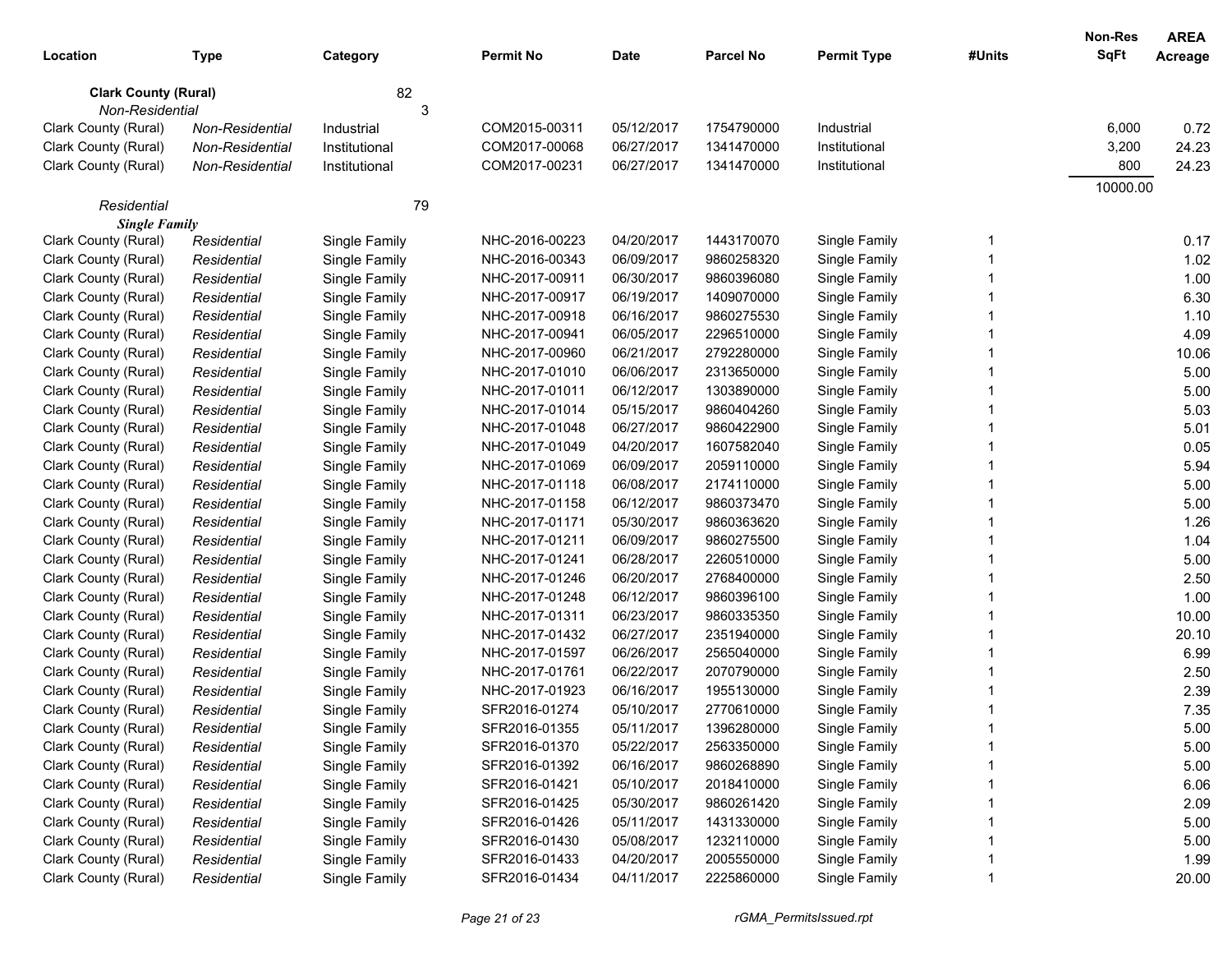| Location                    | <b>Type</b> | Category      | <b>Permit No</b> | <b>Date</b> | <b>Parcel No</b> | <b>Permit Type</b> | #Units | <b>Non-Res</b><br><b>SqFt</b> | <b>AREA</b><br>Acreage |
|-----------------------------|-------------|---------------|------------------|-------------|------------------|--------------------|--------|-------------------------------|------------------------|
| <b>Clark County (Rural)</b> |             | 82            |                  |             |                  |                    |        |                               |                        |
| Residential                 |             | 79            |                  |             |                  |                    |        |                               |                        |
| <b>Single Family</b>        |             |               |                  |             |                  |                    |        |                               |                        |
| Clark County (Rural)        | Residential | Single Family | SFR2016-01435    | 04/21/2017  | 2615510100       | Single Family      |        |                               | 1.65                   |
| Clark County (Rural)        | Residential | Single Family | SFR2016-01439    | 04/10/2017  | 2239580000       | Single Family      |        |                               | 6.60                   |
| Clark County (Rural)        | Residential | Single Family | SFR2016-01440    | 05/12/2017  | 2757510000       | Single Family      |        |                               | 5.02                   |
| Clark County (Rural)        | Residential | Single Family | SFR2017-00004    | 04/18/2017  | 2531260000       | Single Family      |        |                               | 5.69                   |
| Clark County (Rural)        | Residential | Single Family | SFR2017-00005    | 04/21/2017  | 2088380000       | Single Family      |        |                               | 14.83                  |
| Clark County (Rural)        | Residential | Single Family | SFR2017-00006    | 04/24/2017  | 2173980000       | Single Family      |        |                               | 1.72                   |
| Clark County (Rural)        | Residential | Single Family | SFR2017-00009    | 06/08/2017  | 2624300000       | Single Family      |        |                               | 5.12                   |
| Clark County (Rural)        | Residential | Single Family | SFR2017-00010    | 04/14/2017  | 1708410000       | Single Family      |        |                               | 5.00                   |
| Clark County (Rural)        | Residential | Single Family | SFR2017-00011    | 04/28/2017  | 1712950000       | Single Family      |        |                               | 0.99                   |
| Clark County (Rural)        | Residential | Single Family | SFR2017-00012    | 04/11/2017  | 2088300000       | Single Family      |        |                               | 17.78                  |
| Clark County (Rural)        | Residential | Single Family | SFR2017-00013    | 04/24/2017  | 9860396060       | Single Family      |        |                               | 1.04                   |
| Clark County (Rural)        | Residential | Single Family | SFR2017-00017    | 04/20/2017  | 2331340000       | Single Family      |        |                               | 10.05                  |
| Clark County (Rural)        | Residential | Single Family | SFR2017-00018    | 05/03/2017  | 2353920000       | Single Family      |        |                               | 2.24                   |
| Clark County (Rural)        | Residential | Single Family | SFR2017-00019    | 04/05/2017  | 2786420000       | Single Family      |        |                               | 10.00                  |
| Clark County (Rural)        | Residential | Single Family | SFR2017-00020    | 05/08/2017  | 1406830000       | Single Family      |        |                               | 5.04                   |
| Clark County (Rural)        | Residential | Single Family | SFR2017-00022    | 04/14/2017  | 2052810000       | Single Family      |        |                               | 6.13                   |
| Clark County (Rural)        | Residential | Single Family | SFR2017-00023    | 05/12/2017  | 1847540000       | Single Family      |        |                               | 0.67                   |
| Clark County (Rural)        | Residential | Single Family | SFR2017-00024    | 04/10/2017  | 2732780000       | Single Family      |        |                               | 10.00                  |
| Clark County (Rural)        | Residential | Single Family | SFR2017-00025    | 05/04/2017  | 1794350000       | Single Family      |        |                               | 5.11                   |
| Clark County (Rural)        | Residential | Single Family | SFR2017-00026    | 05/09/2017  | 9860335660       | Single Family      |        |                               | 4.73                   |
| Clark County (Rural)        | Residential | Single Family | SFR2017-00028    | 05/01/2017  | 1960020000       | Single Family      |        |                               | 12.29                  |
| Clark County (Rural)        | Residential | Single Family | SFR2017-00031    | 05/15/2017  | 1953520000       | Single Family      |        |                               | 2.10                   |
| Clark County (Rural)        | Residential | Single Family | SFR2017-00033    | 04/26/2017  | 2049830000       | Single Family      |        |                               | 2.50                   |
| Clark County (Rural)        | Residential | Single Family | SFR2017-00034    | 04/24/2017  | 2049650100       | Single Family      |        |                               | 1.21                   |
| Clark County (Rural)        | Residential | Single Family | SFR2017-00039    | 04/26/2017  | 2335120000       | Single Family      |        |                               | 5.02                   |
| Clark County (Rural)        | Residential | Single Family | SFR2017-00042    | 04/25/2017  | 1707020000       | Single Family      |        |                               | 20.07                  |
| Clark County (Rural)        | Residential | Single Family | SFR2017-00047    | 04/20/2017  | 9860363600       | Single Family      |        |                               | 1.51                   |
| Clark County (Rural)        | Residential | Single Family | SFR2017-00048    | 06/05/2017  | 9860390330       | Single Family      |        |                               | 6.00                   |
| Clark County (Rural)        | Residential | Single Family | SFR2017-00049    | 06/15/2017  | 2481100000       | Single Family      |        |                               | 10.02                  |
| Clark County (Rural)        | Residential | Single Family | SFR2017-00051    | 05/15/2017  | 2757120000       | Single Family      |        |                               | 2.48                   |
| Clark County (Rural)        | Residential | Single Family | SFR2017-00052    | 04/26/2017  | 2739310000       | Single Family      |        |                               | 28.62                  |
| Clark County (Rural)        | Residential | Single Family | SFR2017-00055    | 04/27/2017  | 2739160000       | Single Family      |        |                               | 9.41                   |
| Clark County (Rural)        | Residential | Single Family | SFR2017-00056    | 06/08/2017  | 9860396090       | Single Family      |        |                               | 1.00                   |
| Clark County (Rural)        | Residential | Single Family | SFR2017-00057    | 05/03/2017  | 2645670000       | Single Family      |        |                               | 5.00                   |
| Clark County (Rural)        | Residential | Single Family | SFR2017-00058    | 04/24/2017  | 2667900000       | Single Family      |        |                               | 5.00                   |
| Clark County (Rural)        | Residential | Single Family | SFR2017-00059    | 06/16/2017  | 2665960000       | Single Family      |        |                               | 11.25                  |
| Clark County (Rural)        | Residential | Single Family | SFR2017-00062    | 06/09/2017  | 1681670000       | Single Family      |        |                               | 5.30                   |
| Clark County (Rural)        | Residential | Single Family | SFR2017-00063    | 06/05/2017  | 1415430000       | Single Family      |        |                               | 2.14                   |
| Clark County (Rural)        | Residential | Single Family | SFR2017-00064    | 05/30/2017  | 2180160000       | Single Family      |        |                               | 14.23                  |
| Clark County (Rural)        | Residential | Single Family | SFR2017-00066    | 06/02/2017  | 2481620000       | Single Family      |        |                               | 6.60                   |